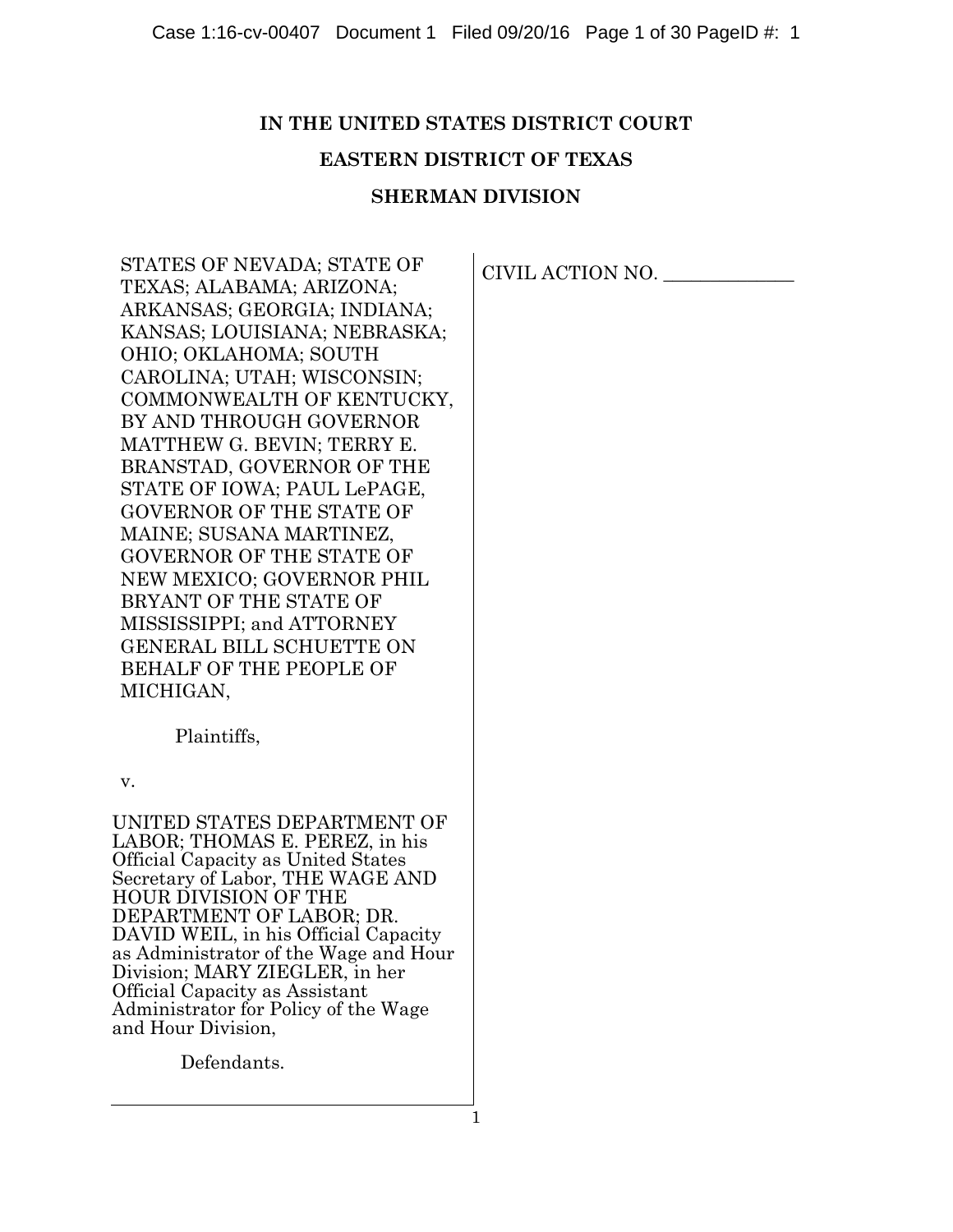# **COMPLAINT FOR DECLARATORY AND INJUNCTIVE RELIEF**

# **INTRODUCTION AND NATURE OF THE ACTION**

On March 13, 2014, President Obama ordered the Department of Labor ("DOL") to "revise" the Fair Labor Standards Act's ("FLSA") overtime exemption for "bona fide executive, administrative, or professional" employees—the so-called "white collar" or "EAP" exemption. According to the President, new overtime regulations were necessary to "ke[ep] up with our modern economy." DOL, rather than analyze (and allow for notice and comment about) the duties that employees actually perform in our modern economy, simply doubled the current "salary basis test" that must be satisfied before an EAP employee is ineligible for overtime, and rendered virtually irrelevant any inquiry into whether an employee is actually working in an executive, administrative, or professional capacity. To DOL, salary level—not the type of work actually performed—"is the best single test of exempt status for white collar employees." 81 Fed. Reg. 32391, 32392 (May 23, 2016). Thus, under the premise of updating regulations related to the FLSA, DOL has disregarded the actual requirements of the statute and imposed a much-increased minimum salary threshold that applies without regard to whether an employee is *actually* performing "bona fide executive, administrative, or professional" duties.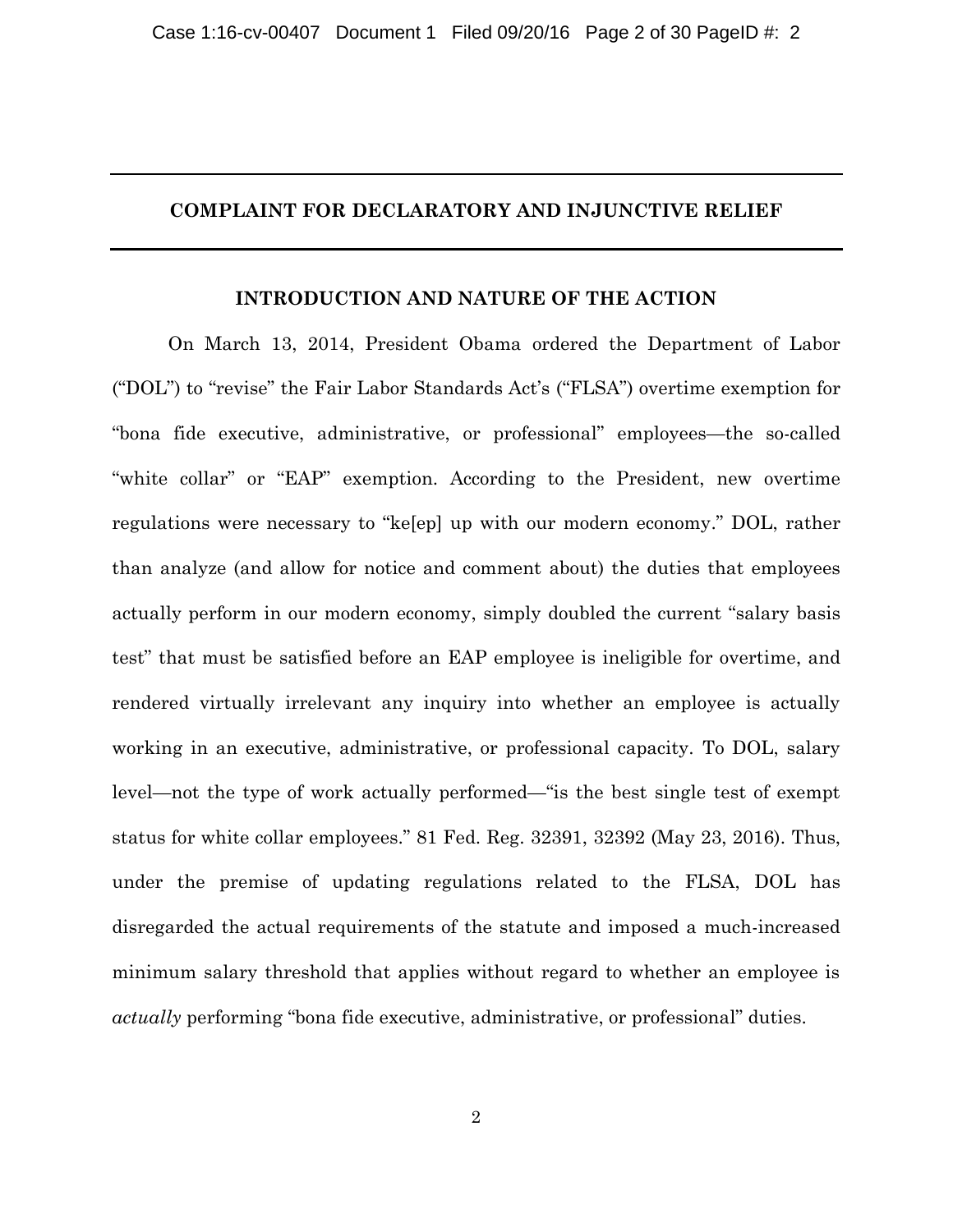DOL's use of, and conclusive emphasis on, the salary test defies the statutory text of 29 U.S.C. 213(a)(1), Congressional intent, and common sense. One would think—as the statute indicates—that actually performing white collar duties (*i.e.* being "employed in a [white collar] *capacity*") would be the best indicator of white collar exempt status. Instead, DOL relegates the type of work actually performed to a secondary consideration while dangerously using the "salary basis test," unencumbered by limiting principles, as the exclusive test for determining overtime eligibility for EAP employees.

*Worse still*, under the guise of interpretation, DOL included in their final rule an automatic indexing mechanism to ratchet-up the salary level every three years without regard for current economic conditions or the effect on public and private resources. Indexing not only evades the statutory command to delimit the exception from "time to time," as well as the notice and comment requirements of the Administrative Procedure Act ("APA"), it also ignores DOL's prior admissions that "nothing in the legislative or regulatory history … would support indexing or automatic increases …. The Department believes that adopting such approaches in this rulemaking is both contrary to congressional intent and inappropriate." 69 Fed. Reg. 22122, 22171–72 (Apr. 23, 2004).

The new rule exceeds Constitutional authorization too. Under the new overtime rule, *States* must pay overtime to *State* employees that are performing executive, administrative, or professional functions if the *State* employees earn a salary less than an amount determined by the Executive Branch of the *Federal*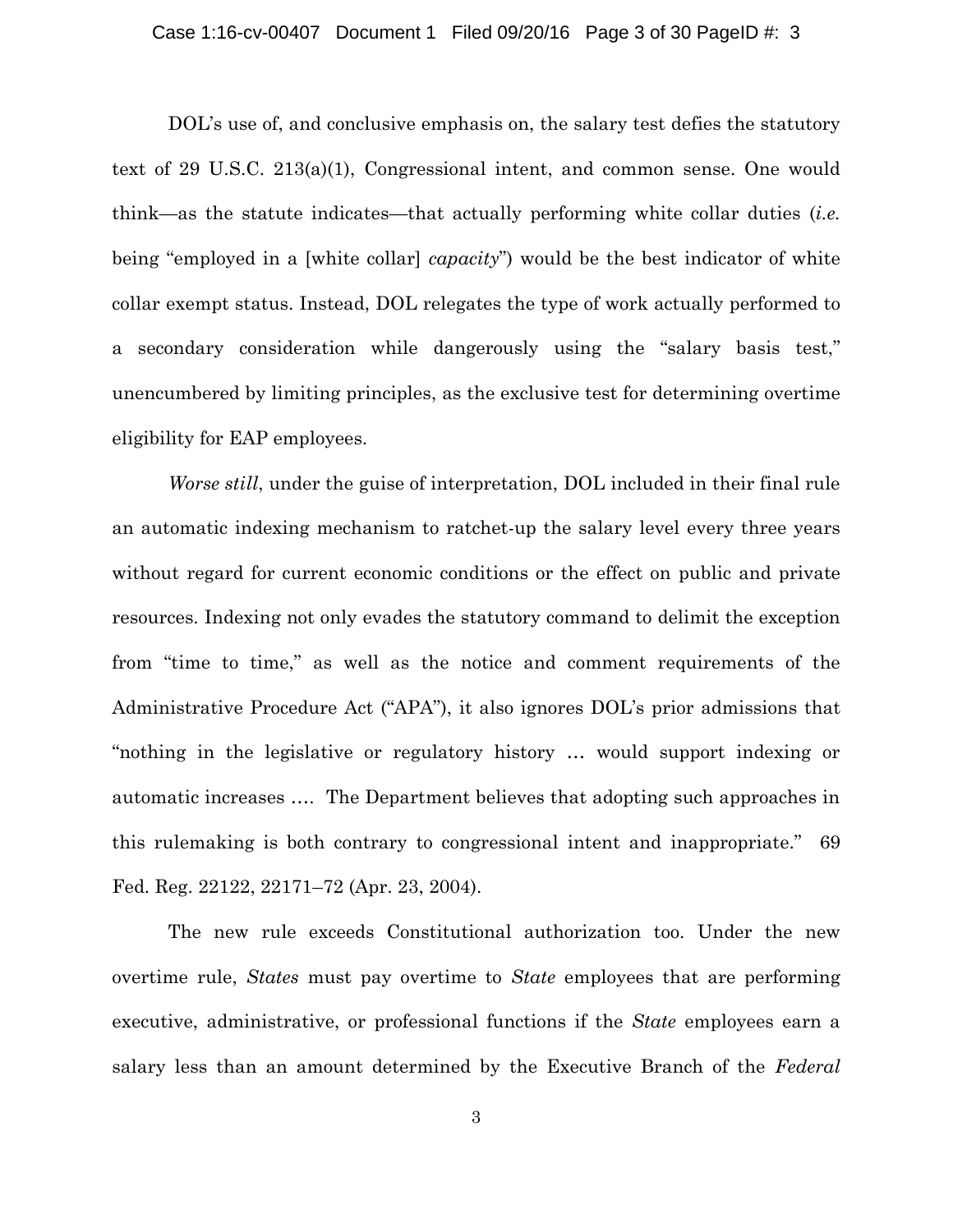#### Case 1:16-cv-00407 Document 1 Filed 09/20/16 Page 4 of 30 PageID #: 4

Government. And there is apparently no ceiling over which DOL cannot set the salary level. The threat to the States' budgets and, consequently, the system of federalism, is palpable. By committing an ever-increasing amount of *State* funds to paying State employee salaries or overtime, the Federal Executive can unilaterally deplete State resources, forcing the States to adopt or acquiesce to federal policies, instead of implementing State policies and priorities. Without a limiting principle (and DOL has recognized none) the Federal Executive could deliberately exhaust State budgets simply through the enforcement of the overtime rule. But even aside from that possibility, there is no question that the new rule, by forcing many State and local governments to shift resources from other important priorities to increased payroll for certain employees, will effectively impose the Federal Executive's policy wishes on State and local governments. The Constitution is designed to prohibit the Federal Executive's ability to dragoon and, ultimately, reduce the States to mere vassals of federal prerogative. Therefore, the new overtime rule must be set aside as violative of the Constitution, the authority given by Congress in 29 U.S.C  $\S 213(a)(1)$ , and the APA.

#### **I. PARTIES**

1. Plaintiff State of Nevada is subject to the new overtime rule because it is an employer that pays a salary less than \$913 per week to certain of its employees working in a bona fide EAP capacity.

2. Plaintiff State of Texas is subject to the new overtime rule because it is an employer that pays a salary less than \$913 per week to certain of its employees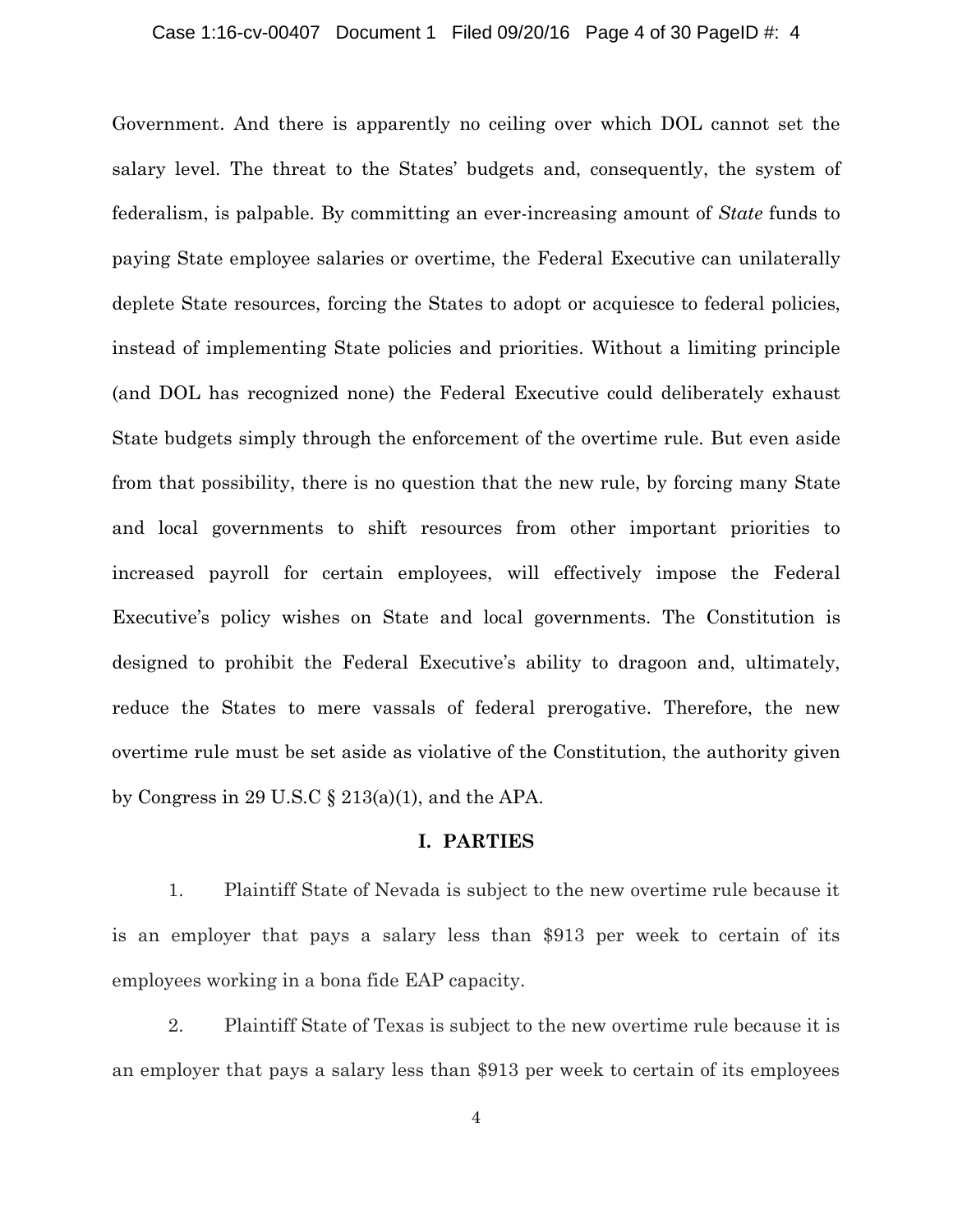working in a bona fide EAP capacity.

3. Plaintiff State of Alabama is subject to the new overtime rule because it is an employer that pays a salary less than \$913 per week to certain of its employees working in a bona fide EAP capacity.

4. Plaintiff State of Arizona is subject to the new overtime rule because it is an employer that pays a salary less than \$913 per week to certain of its employees working in a bona fide EAP capacity.

5. Plaintiff State of Arkansas is subject to the new overtime rule because it is an employer that pays a salary less than \$913 per week to certain of its employees working in a bona fide EAP capacity.

6. Plaintiff State of Georgia is subject to the new overtime rule because it is an employer that pays a salary less than \$913 per week to certain of its employees working in a bona fide EAP capacity.

7. Plaintiff State of Indiana is subject to the new overtime rule because it is an employer that pays a salary less than \$913 per week to certain of its employees working in a bona fide EAP capacity.

8. Plaintiff State of Kansas is subject to the new overtime rule because it is an employer that pays a salary less than \$913 per week to certain of its employees working in a bona fide EAP capacity.

9. Plaintiff State of Louisiana is subject to the new overtime rule because it is an employer that pays a salary less than \$913 per week to certain of its employees working in a bona fide EAP capacity.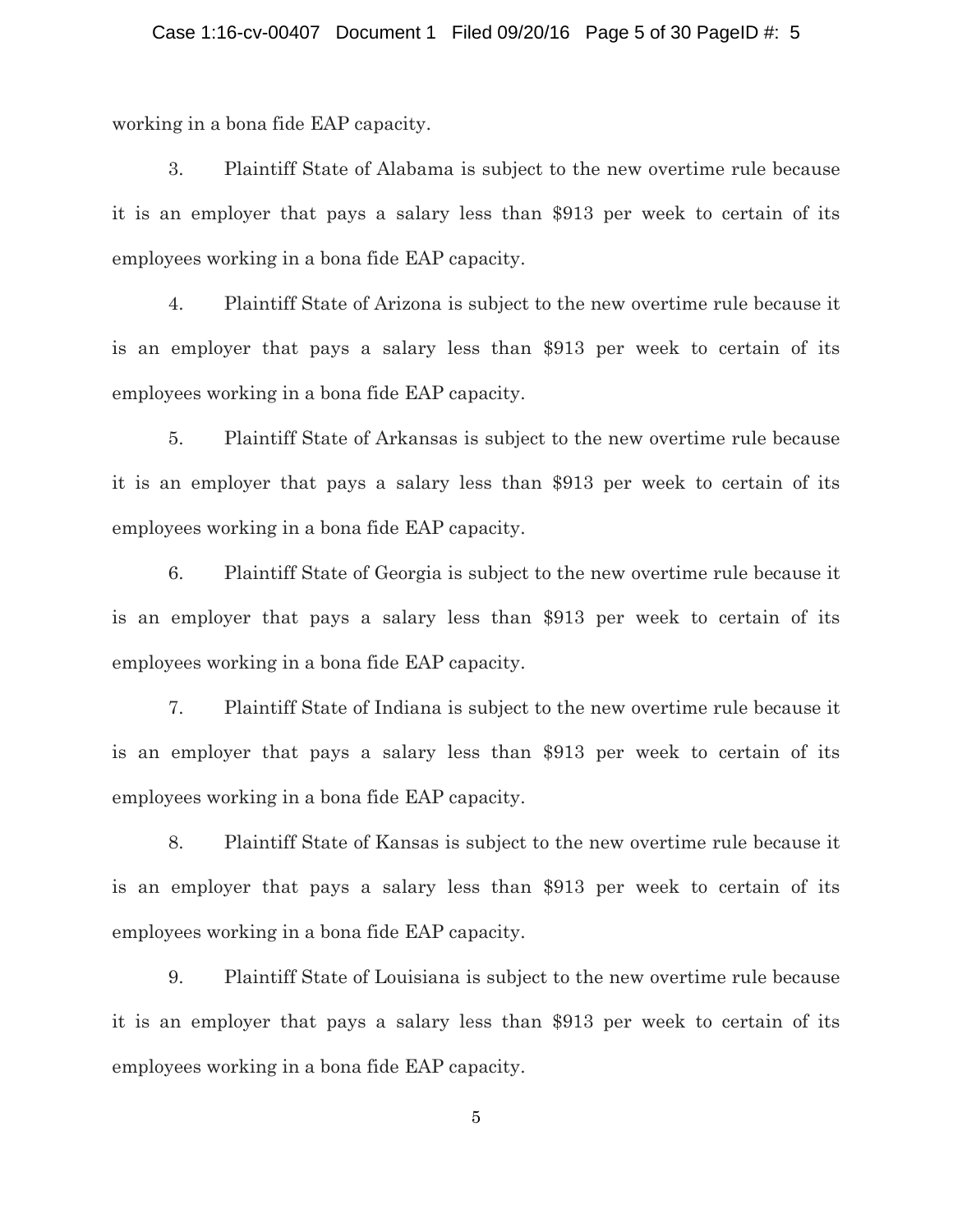#### Case 1:16-cv-00407 Document 1 Filed 09/20/16 Page 6 of 30 PageID #: 6

10. Plaintiff State of Nebraska is subject to the new overtime rule because it is an employer that pays a salary less than \$913 per week to certain of its employees working in a bona fide EAP capacity.

11. Plaintiff State of Ohio is subject to the new overtime rule because it is an employer that pays a salary less than \$913 per week to certain of its employees working in a bona fide EAP capacity.

12. Plaintiff State of Oklahoma is subject to the new overtime rule because it is an employer that pays a salary less than \$913 per week to certain of its employees working in a bona fide EAP capacity

13. Plaintiff State of South Carolina is subject to the new overtime rule because it is an employer that pays a salary less than \$913 per week to certain of its employees working in a bona fide EAP capacity.

14. Plaintiff State of Utah is subject to the new overtime rule because it is an employer that pays a salary less than \$913 per week to certain of its employees working in a bona fide EAP capacity.

15. Plaintiff State of Wisconsin is subject to the new overtime rule because it is an employer that pays a salary less than \$913 per week to certain of its employees working in a bona fide EAP capacity

16. Plaintiff Commonwealth of Kentucky, by and through Governor Matthew G. Bevin, is subject to the new overtime rule because it is an employer that pays a salary less than \$913 per week to certain of its employees working in a bona fide EAP capacity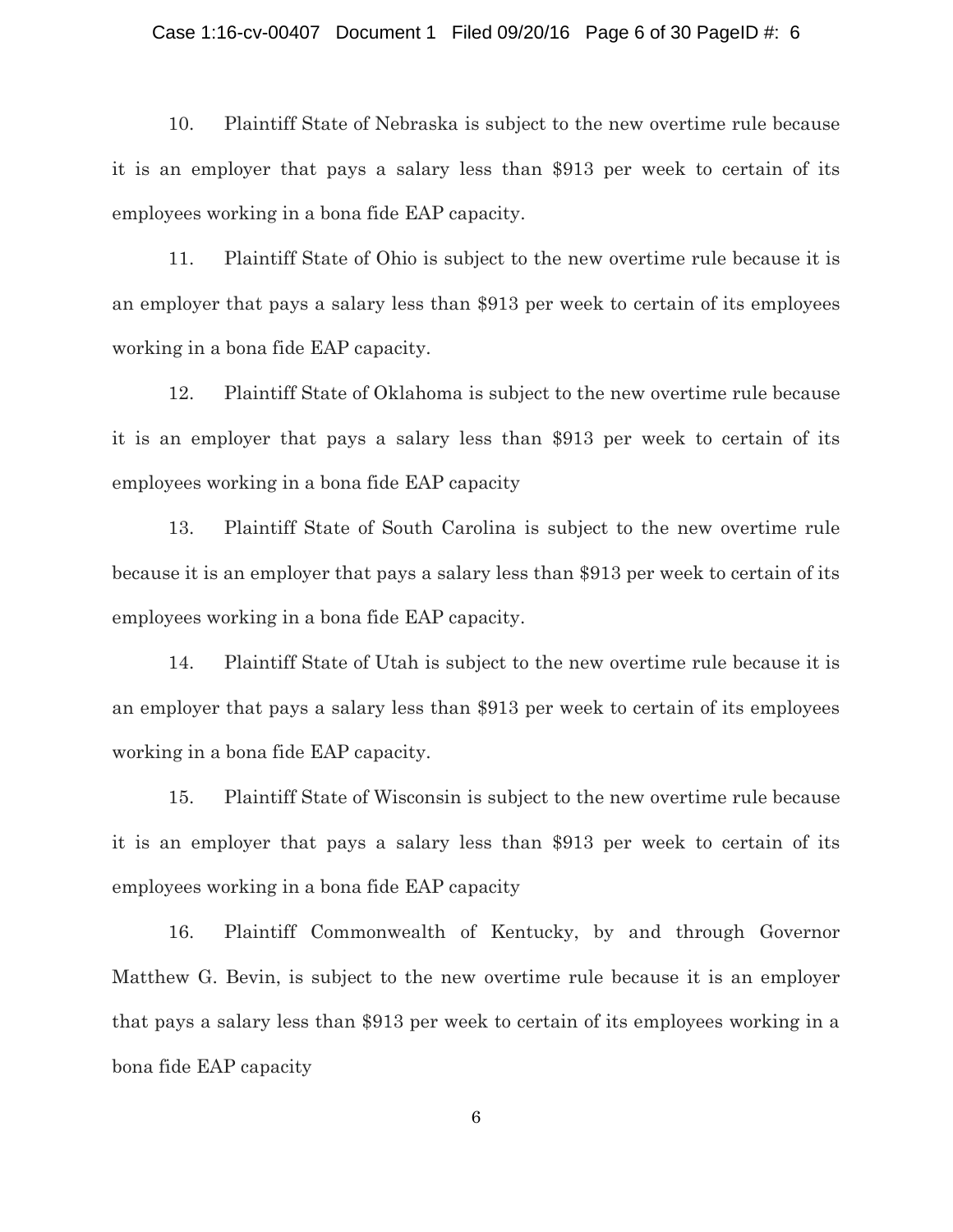#### Case 1:16-cv-00407 Document 1 Filed 09/20/16 Page 7 of 30 PageID #: 7

17. Plaintiff Terry E. Branstad is the Governor of the State of Iowa, which is subject to the new overtime rule because it is an employer that pays a salary less than \$913 per week to certain of its employees working in a bona fide EAP capacity.

18. Plaintiff Paul LePage is the Governor of the State of Maine, which is subject to the new overtime rule because it is an employer that pays a salary less than \$913 per week to certain of its employees working in a bona fide EAP capacity.

19. Plaintiff Susana Martinez is the Governor of the State of New Mexico, which is subject to the new overtime rule because it is an employer that pays a salary less than \$913 per week to certain of its employees working in a bona fide EAP capacity.

20. Plaintiff Phil Bryant is the Governor of the State of Mississippi, which is subject to the new overtime rule because it is an employer that pays a salary less than \$913 per week to certain of its employees working in a bona fide EAP capacity.

21. Plaintiff Bill Schuette is the Attorney General of the State of Michigan, which is subject to the new overtime rule because it is an employer that pays a salary less than \$913 per week to certain of its employees working in a bona fide EAP capacity.

22. Defendant United States Department of Labor is the federal agency responsible for supervising the formulation, issuance, and enforcement of rules, regulations, policies, and forms by the Wage and Hour Division ("WHD"). *See* 29 U.S.C § 204(a).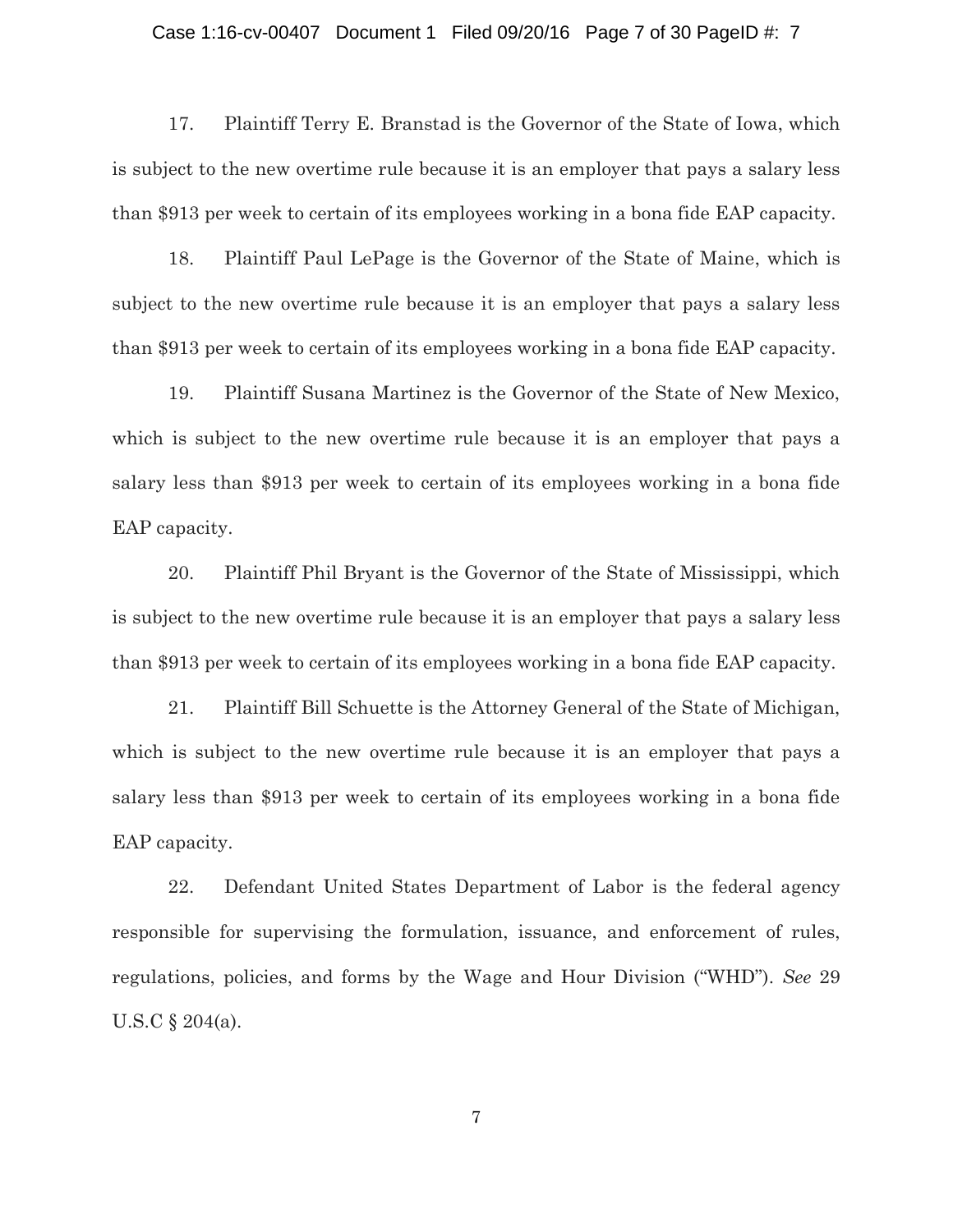#### Case 1:16-cv-00407 Document 1 Filed 09/20/16 Page 8 of 30 PageID #: 8

23. Defendant Thomas E. Perez is the United States Secretary of Labor ("Secretary"). He is authorized to issue, amend, and rescind the rules, regulations, policies, and forms of DOL and WHD. He is sued in his official capacity.

24. Defendant Wage and Hour Division is the Division within DOL that is responsible for formulating, issuing, and enforcing the new overtime rule. *See* U.S.C. § 204(a); 29 C.F.R. § 541.1; 81 Fed. Reg. 32391, 32549.

25. Defendant Dr. David Weil is the Administrator of the WHD and he is responsible for the rules and regulations formulated, issued, and enforced by the WHD, including the new overtime rule. He is sued in his official capacity.

26. Mary Ziegler is the Assistant Administrator for Policy of the WHD and she is responsible for the rules and regulations formulated, issued, and enforced by the WHD, including the new overtime rule. She was also the designated recipient of comments for the new overtime rule. She is sued in her official capacity.

## **II. JURISDICTION AND VENUE**

27. This Court has subject matter jurisdiction pursuant to 28 U.S.C. § 1331 because this suit concerns authority under the Constitution of the United States and the Fair Labor Standards Act. This Court also has jurisdiction to compel an officer of the United States or any federal agency to perform his or her duty pursuant to 28 U.S.C. § 1361.

28. Venue is proper in the Eastern District of Texas pursuant to 28 U.S.C. § 1391(e) because the United States, several of its agencies, and several of its officers in their official capacity are Defendants; a substantial part of the events or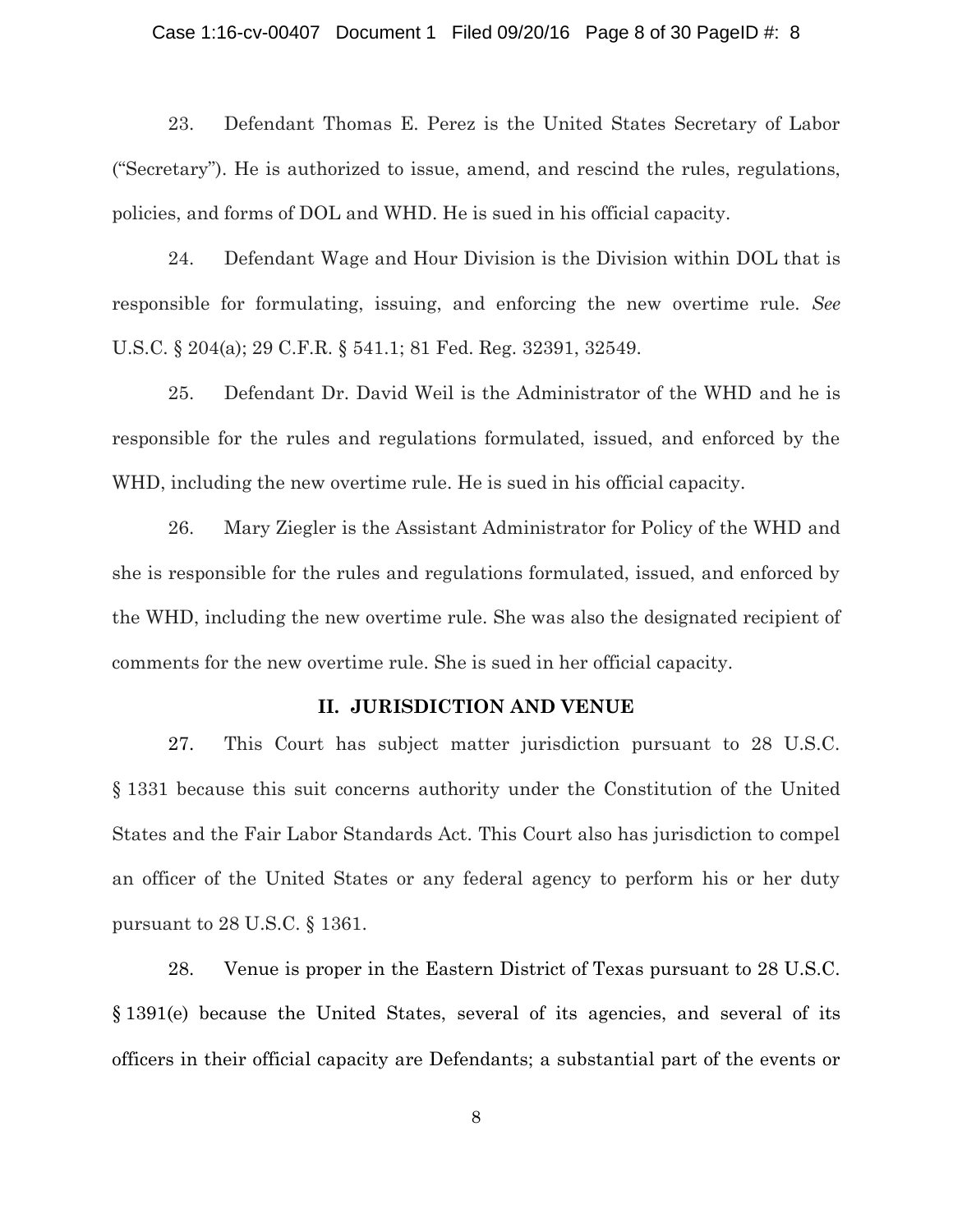omissions giving rise to Plaintiffs' claims occurred in this District; and the Plaintiff State of Texas is an employer of workers in this District.

29. The Court is authorized to award the requested declaratory relief under the APA, 5 U.S.C. § 706, and the Declaratory Judgment Act ("DJA"), 28 U.S.C. §§ 2201–2202. The Court is authorized to award injunctive relief under 28 U.S.C. § 1361.

# **III. FACTUAL BACKGROUND**

### **A. Legislative History**

30. The FLSA became law on June 25, 1938. It generally requires, amongst other things, that employees "engaged in commerce" receive not less than the Federal minimum wage for all hours worked and also receive overtime (at oneand-half times the regular rate of pay) for all hours worked in excess of a forty-hour workweek. 52 Stat. 1060 (June 25, 1938).

31. FLSA contained a number of exceptions to the overtime requirement. Section  $13(a)(1)$  set forth the "white collar" exemption which excludes from both minimum wage and overtime "any employee employed in a bona fide executive, administrative, or professional capacity …." 52 Stat. at 1067. The white collar exemption is now codified at 29 U.S.C. § 213(a)(1) ("The provisions of section 206 (except subsection (d) in the case of paragraph (1) of this subsection) and section 207 of this title shall not apply with respect to—any employee employed in a bona fide executive, administrative, or professional capacity … (as such terms are defined and delimited from time to time by regulations of the Secretary …).").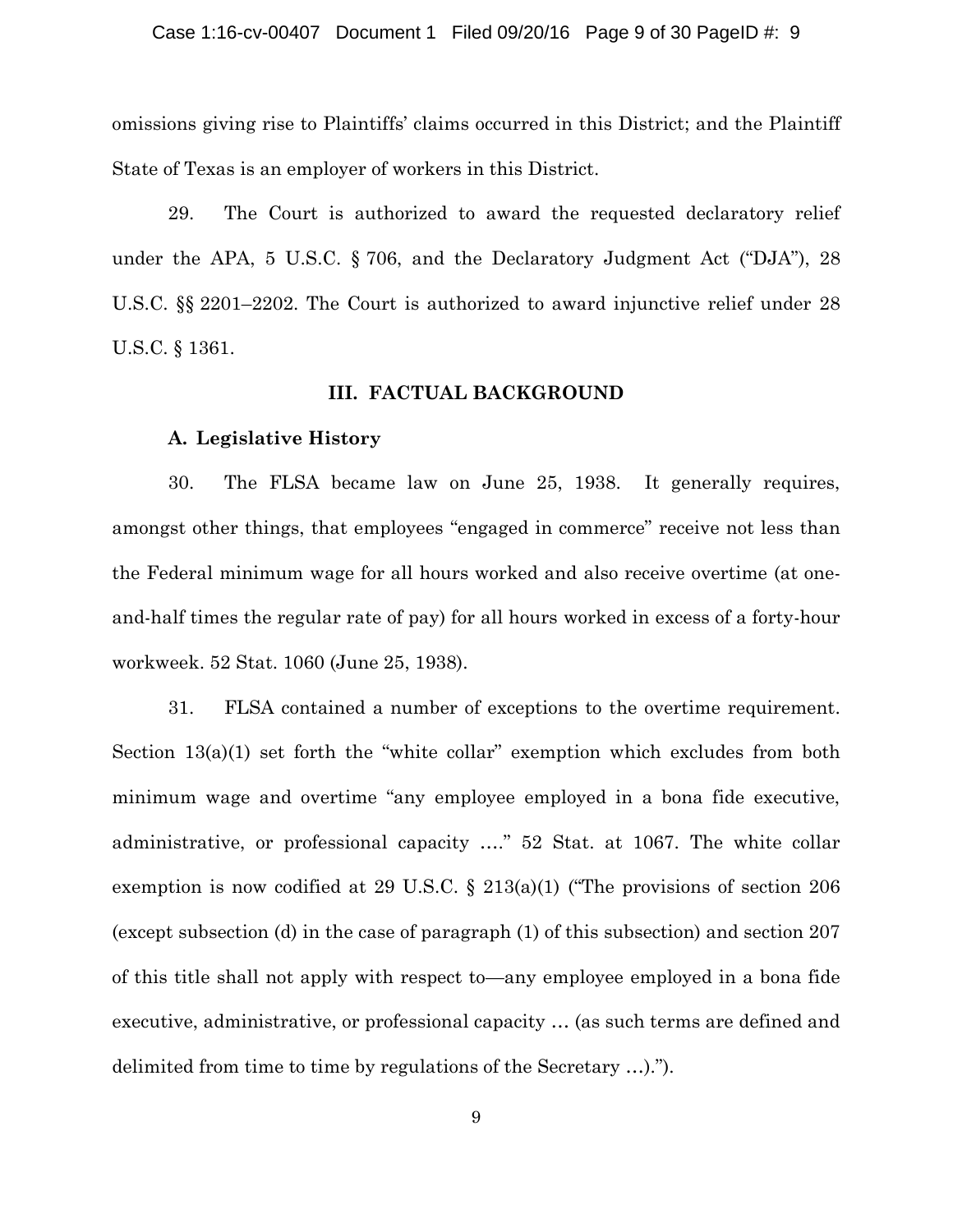32. Congress, through FLSA, did not define the terms "executive," "administrative," or "professional." Nor did it provide any intelligible principles by which the Secretary was to define or apply those terms. 52 Stat. at 1067 ("[A]s such terms are defined and delimited by regulations of the Administrator ….").

33. Pursuant to that complete delegation of Congress's legislative authority, DOL issued its first regulation concerning the white collar exemption approximately four months later, in October 1938. 3 Fed. Reg. 2518 (Oct. 20, 1938). The regulations are embodied in 29 C.F.R. § 541 *et seq.*

34. The first regulations promulgated to interpret the white collar exemption did not contain a salary test for all three categories; "professional" employees were only assessed by the work "customarily and regularly" performed. 3 Fed. Reg. 2518; *see also* 81 Fed. Reg. at 32395, 32400, 32423.

35. DOL did not add a salary test for all three categories until two years later. 5 Fed. Reg. 4077. The salary test has been steadily raised and modified ever since. *See, e.g.,* 14 Fed. Reg. 7705 (Dec. 24, 1949); 14 Fed. Reg. 7730 (Dec. 28, 1949); 19 Fed. Reg. 4405 (July 17, 1954); 23 Fed. Reg. 8962 (Nov. 18, 1958); 26 Fed. Reg. 8635 (Sept. 16, 1961); 28 Fed. Reg. 9505 (Aug. 30, 1963); 32 Fed. Reg. 7823 (May 30, 1967); 35 Fed. Reg. 883 (Jan 22, 1970); 38 Fed. Reg. 11390 (May 7, 1973); 40 Fed. Reg. 7091 (Feb. 19, 1975).

36. To satisfy today's salary basis test, "an employee must be compensated on a salary basis at a rate of not less than \$455 per week …." 29 C.F.R § 541.600. Similarly, so-called "Highly Compensated Employees" ("HCEs") must have a "total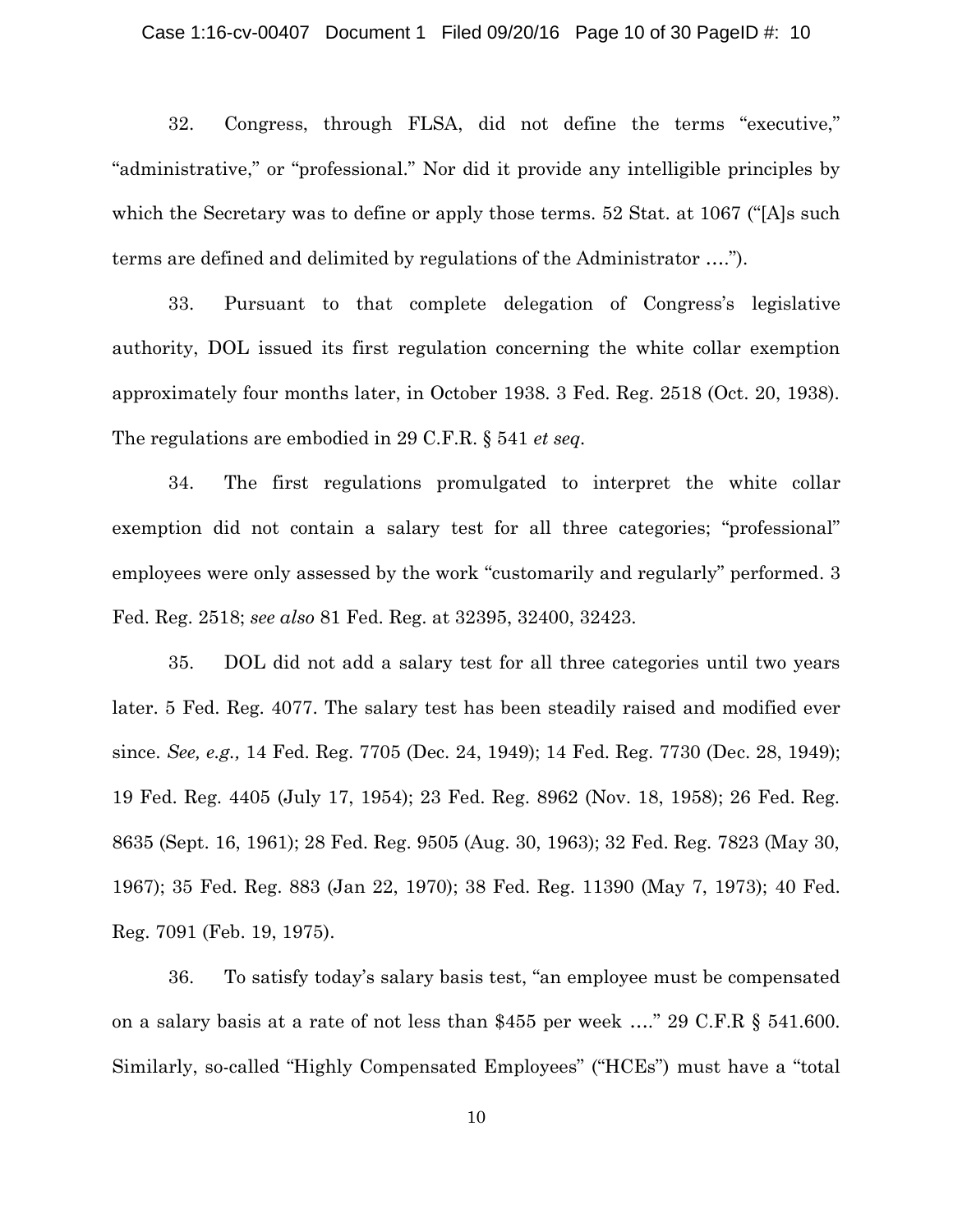annual compensation of at least \$100,000 [to be] deemed exempt under section 13(a)(1) …." 29 C.F.R. § 541.601.

# **B. Supreme Court Precedent**

37. Originally, FLSA did not apply to employees of the States or political subdivisions. 52 Stat. at 1060 § 3(d) ('"Employer' … shall not include the United States or any State or political subdivision of a State ….").

38. Congress extended FLSA coverage to certain State and public entities in the 1960s, 75 Stat. 65 (May 5, 1961); 80 Stat. 830, 831 (Sept. 23, 1966), and attempted to extend coverage to all public sector employees in 1974. 88 Stat. 55, 58– 59 (Apr. 8, 1974). The 1974 amendments imposed upon almost all public employers the minimum wage and maximum hour requirements that were previously limited to employees engaged in interstate commerce.

39. In 1976, the Supreme Court held in *National League of Cities v. Usery*, 426 U.S. 833 (1976), that the Tenth Amendment limited Congress's power under the Commerce Clause to apply FLSA's minimum wage and overtime protections to the States. The Court recognized that "[o]ne undoubted attribute of state sovereignty is the States' power to determine the wages which shall be paid to those whom they employ in order to carry out their governmental functions, what hours those persons will work, and what compensation will be provided where these employees may be called upon to work overtime." *Id*. at 845.

40. The overtime requirements' coercive effect and impact on the States' ability to perform integral governmental functions were particularly troubling to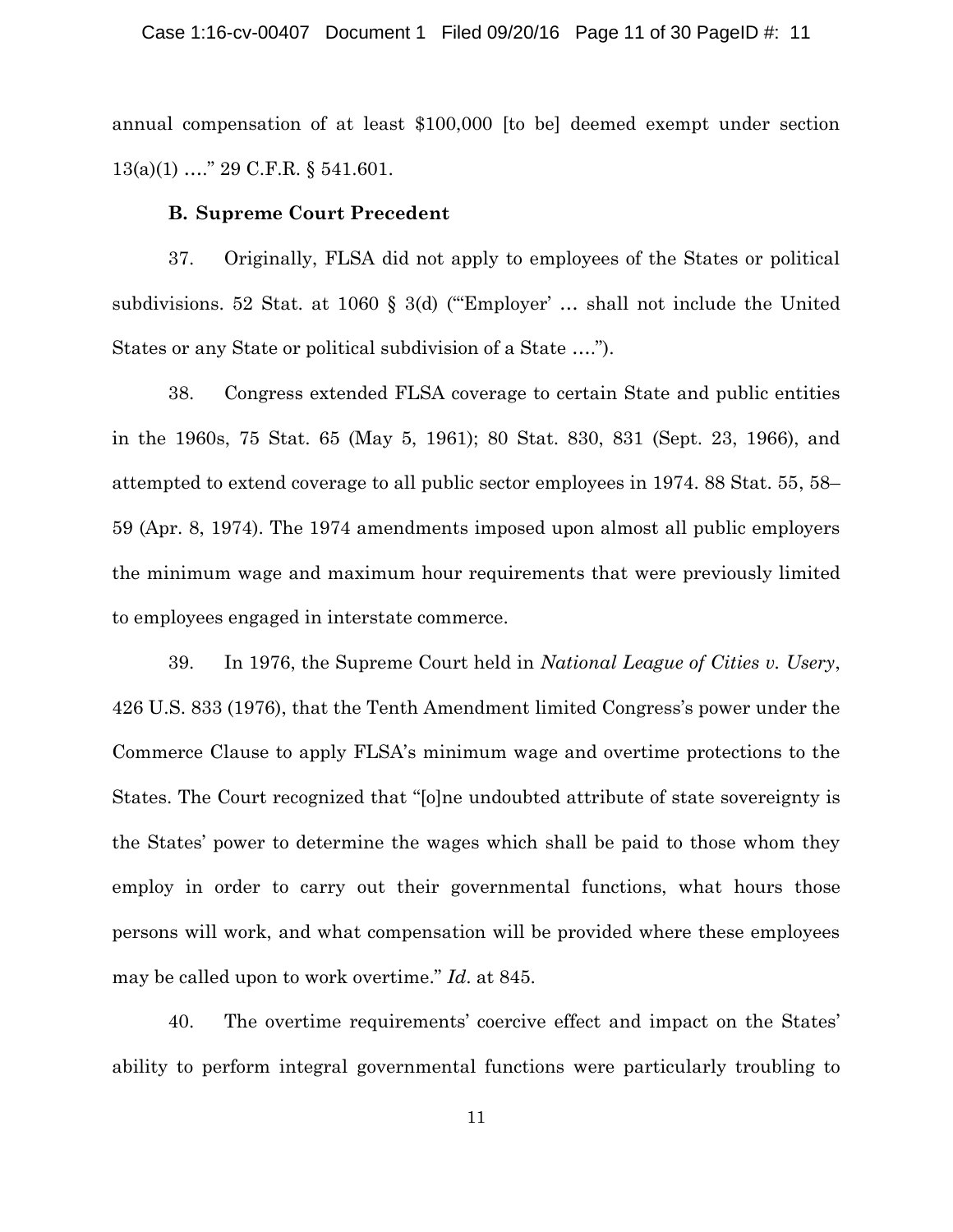#### Case 1:16-cv-00407 Document 1 Filed 09/20/16 Page 12 of 30 PageID #: 12

the Court. *Id*. at 849–51. It held that the Federal Government does not have the authority to usurp the policy choices of the States as to how they structure the pay of State employees or how States allocate their budgets. *Id.* at 846–48. The Federal Government cannot dictate the terms on which States hire employees. *Id*. at 849. And it cannot force States to cut services and programs to pay for the Federal Government's policy choices related to wages. *Id*. at 855. To permit the Federal Government to manage State employment relationships would be to trample upon the principles of federalism by regulating the States as States. *Id*. at 842, 845. "If Congress may withdraw from the States the authority to make those fundamental employment decisions upon which their systems for performance of these functions must rest, we think there would be little left of the States' 'separate and independent existence.'" *Id*. at 851 (quotations omitted).

41. Almost a decade later, however, the Supreme Court backed away from its decision in *Usery*, overruling it in *Garcia v. San Antonio Metropolitan Transit Authority*, 469 U.S. 528 (1985). "The political process," the Court said in *Garcia*, "ensures that laws that unduly burden the States will not be promulgated." *Id*. at 556. DOL's incorporation of "automatic indexing" in the final rule demonstrates that the political process provides states with no protection from administrative and executive overreach where the rule-makers nefariously use the rules to shield themselves from the political process.

42. Over three decades of experience since *Garcia* has cast serious doubt on the Court's optimistic reliance on mere politics to protect our federalist system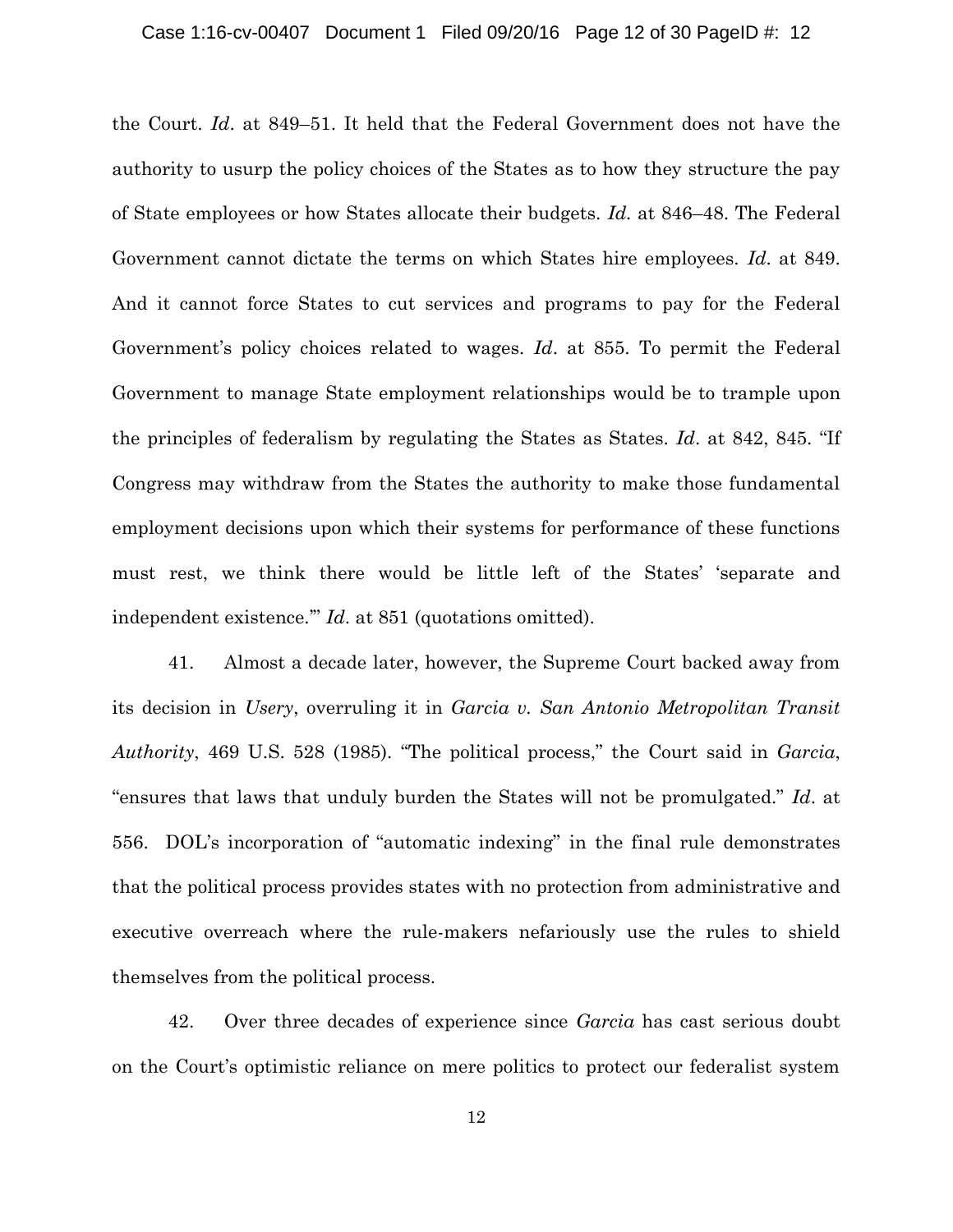#### Case 1:16-cv-00407 Document 1 Filed 09/20/16 Page 13 of 30 PageID #: 13

from Federal dominance. Subsequent Commerce Clause, Tenth Amendment, and Eleventh Amendment decisions call the continuing validity of *Garcia* into question. *See*, *e.g.*, *West v. Anne Arundel Cnty., Md*., 137 F.3d 752, 757–58 (4th Cir. 1998) (Wilkerson, J.), *superseded on other grounds as stated in Morrison v. Cnty. of Fairfax, Va.*, No. 14-2308, --- F. 3d ---, 2016 WL 3409651 (4th Cir. June 21, 2016).

43. After *Garcia*, the Supreme Court next addressed the applicability of FLSA's white collar exemption and salary basis test to public employees in *Auer v. Robbins*, 519 U.S. 452 (1997). The Court acknowledged that "FLSA did not apply to state and local employees when the salary-basis test was adopted in 1940." *Id*. at 457. Nonetheless, because the government Respondents in *Auer* "concede[d] that the FLSA may validly be applied to the public sector, and they also d[id] not raise any general challenge to the Secretary's reliance on the salary-basis test," the Court did not address those issues in *Auer*. *Id*.

#### **C. The New Overtime Rule**

44. On March 13, 2014, the President sent to the Secretary a Presidential Memorandum "directing him to modernize and streamline the existing overtime regulations for executive, administrative, and professional employees." 79 Fed. Reg. 18737.

45. The President opined that, despite being updated in 2004, "regulations regarding overtime exemptions from the [FLSA]s overtime requirement, particularly for executive, administrative, and professional employees (often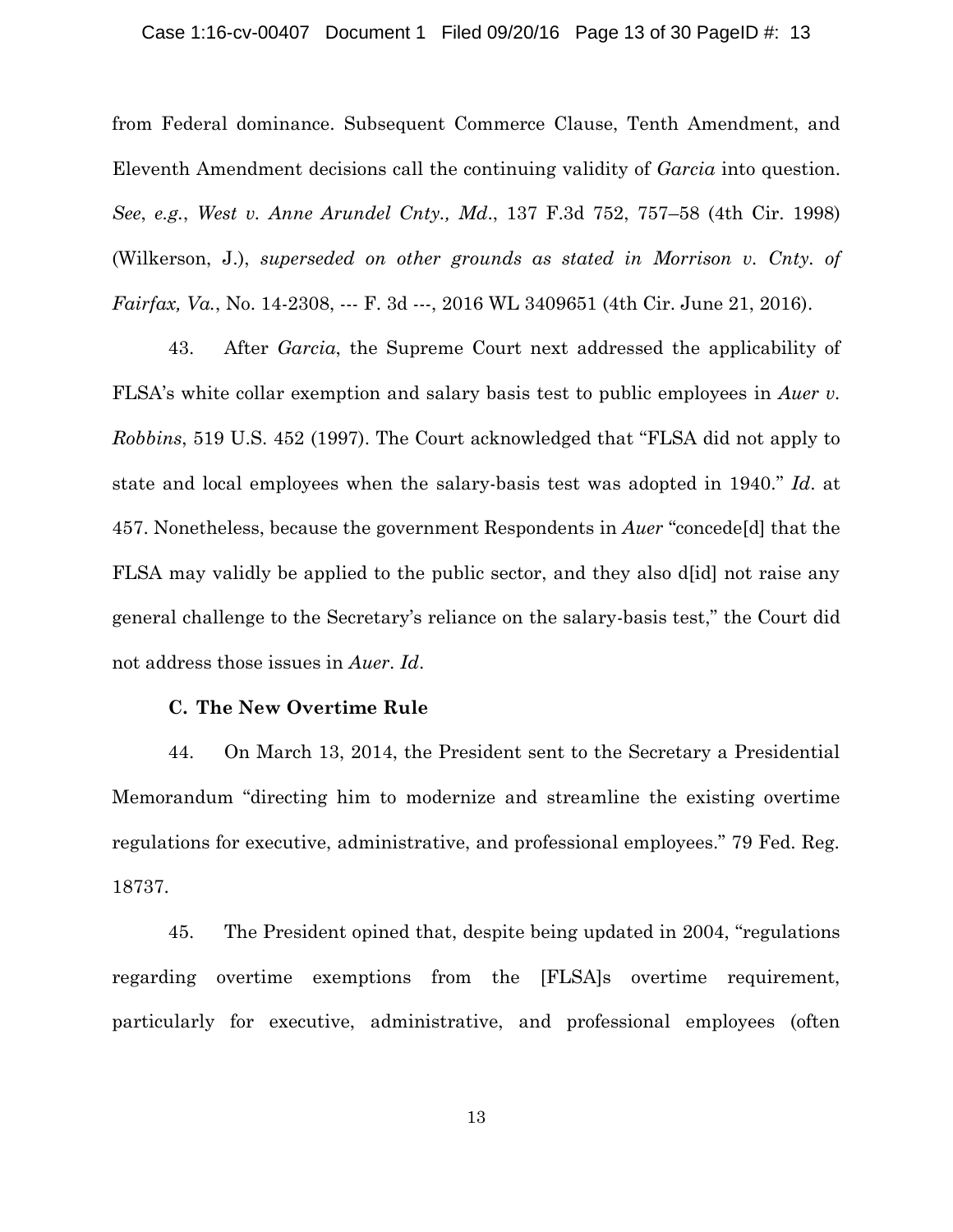#### Case 1:16-cv-00407 Document 1 Filed 09/20/16 Page 14 of 30 PageID #: 14

referred to as "white collar" exemptions) have not kept up with our modern economy." *Id*.

46. The President improperly equated the white collar exemption with the federal minimum wage (which, in any event, only Congress can change): "Because these regulations are outdated, millions of Americans lack the protections of overtime *and even the right to the minimum wage*." *Id*. (emphasis added).

47. With the President's instruction, DOL and WHD published a Notice of Proposed Rulemaking to propose revisions to 29 C.F.R. Part 541 on July 6, 2015. 80 Fed. Reg. 38516 (July 6, 2015).

48. In the proposed regulations, DOL proposed a salary level "at the 40th percentile of all full-time salaried employees [nationally] (\$921 per week, or \$47,892 for a full-year worker, in 2013) …." *Id*. at 38517. The proposed nationwide standard failed to account for regional and State variations in salaries and economic vibrancy. Yet DOL nonetheless stated that such a level would "accomplish the goal of setting a salary threshold that adequately distinguishes between employees *who may meet the duties requirements of the EAP exemption* and those who likely do not …." *Id*.

49. DOL also proposed "to set the HCE total compensation level at the annualized value of the 90th percentile of weekly wages of all full-time salaried employees (\$122,148 per year) …." *Id*.

50. "Finally, [DOL] propose[d] to automatically update the standard salary and compensation levels annually … either by maintaining the levels at a fixed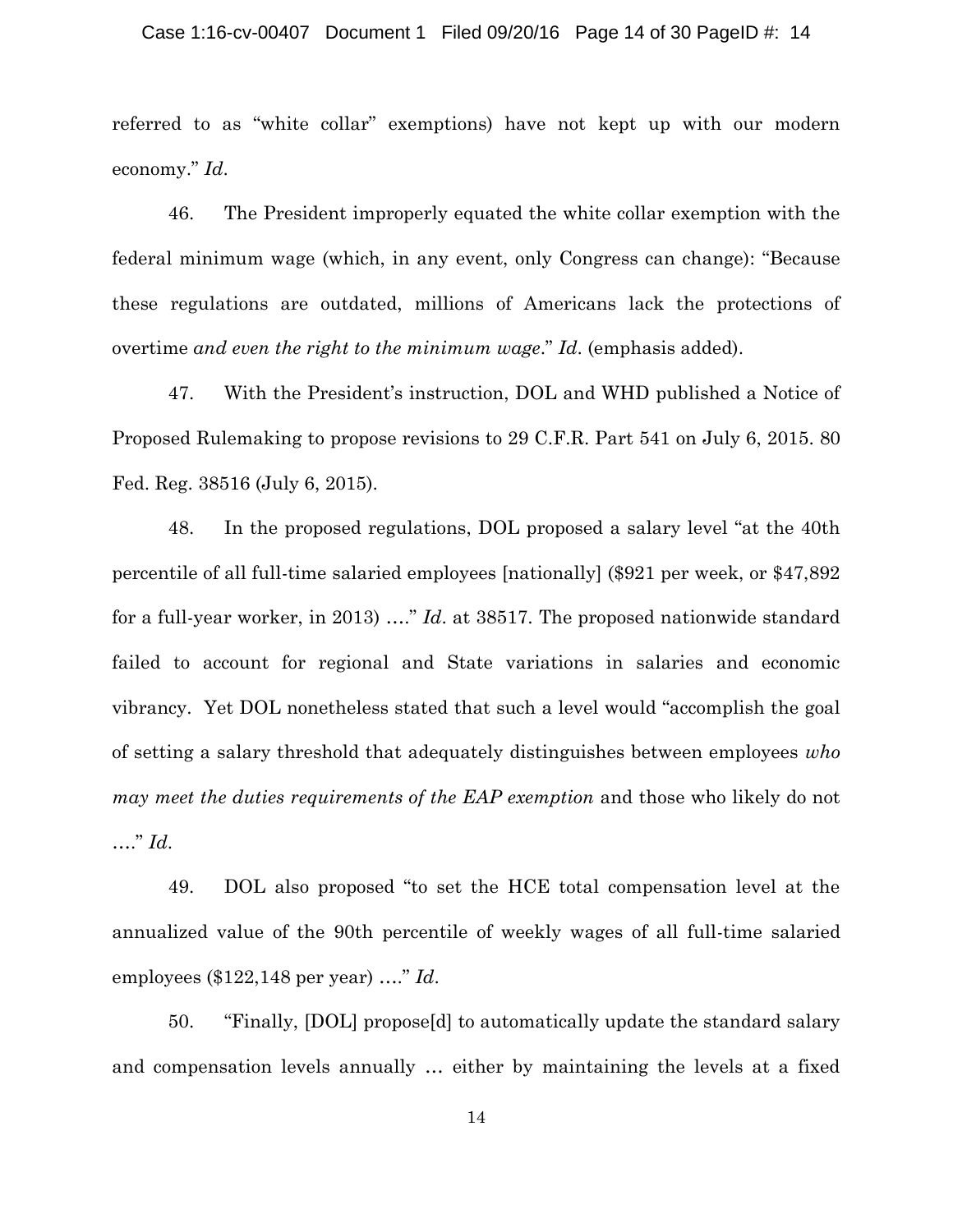#### Case 1:16-cv-00407 Document 1 Filed 09/20/16 Page 15 of 30 PageID #: 15

percentile of earnings or by updating the amounts based on changes in the CPI-U." *Id*. at 38518.

51. DOL considered automatic updates to the salary level—not, for instance, regular updates to the duties component—"the best method to ensure that these tests continue to provide an effective means of distinguishing between overtime-eligible white collar employees and those who may be bona fide EAP employees." *Id*.

52. Despite the President's instruction to "address the changing *nature of the workplace*," 79 Fed. Reg. at 18737, DOL did not propose any revisions to the standards duties test that has been in place since 2004. 81 Fed. Reg. at 32444. Changes to the duties test were considered "more difficult," so increasing the salary level test was DOL's only answer to the problems and concerns that motivated the Notice of Proposed Rulemaking. *Id*.

53. The final rule was published on May 23, 2016. 81 Fed. Reg. 32391. It set the new salary level based upon the 40th percentile of weekly earnings of fulltime salaried workers in the lowest-wage census region, which is currently the South. *Id*. at 32404. Utilizing only data from the fourth quarter of 2015, DOL "determined that the required standard salary level will be \$913 per week, or \$47,476 annually…." *Id*. at 32405.

54. The revised rule nearly doubles the previous salary test level of \$455 per week.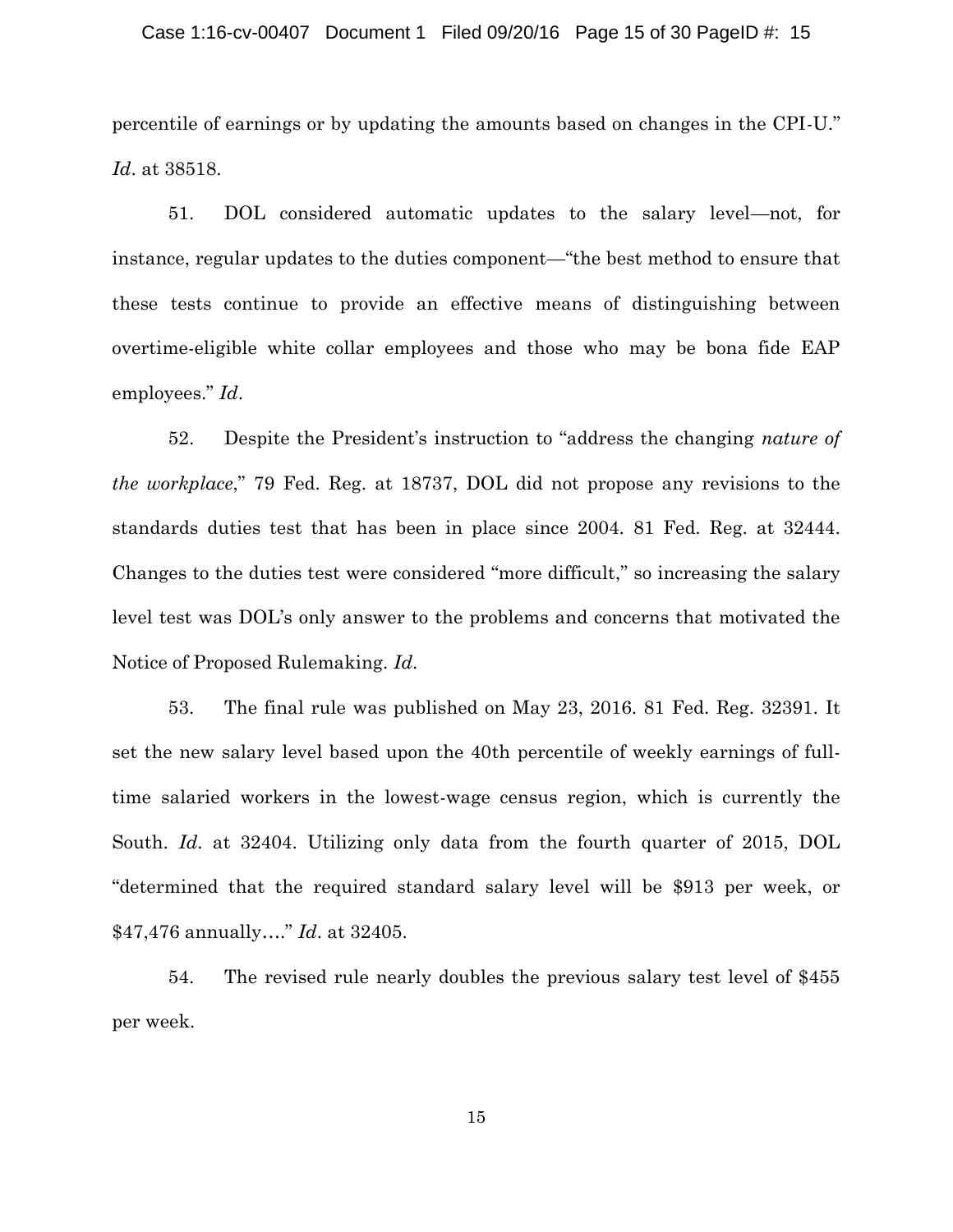#### Case 1:16-cv-00407 Document 1 Filed 09/20/16 Page 16 of 30 PageID #: 16

55. DOL openly acknowledges that the revisions effectively create a minimum overtime-exempt salary level for white collar employees. "White collar employees subject to the salary level test earning less than \$913 per week will not qualify for the EAP exemption, and therefore will be eligible for overtime, *irrespective of their job duties and responsibilities*." *Id*. at 32405 (emphasis added). DOL "has concluded that white collar employees earning a salary of less than \$913 per weeks are not bona fide EAP workers." *Id*. at 32419.

56. DOL agreed with commenters, such as AFL-CIO, that the new salary level test should be set relative to the minimum wage. 81 Fed. Reg. at 32405.

57. DOL disregarded concerns expressed by local governments that they do not have the same ability as private employers to increase prices or reduce profits. *Id*. at 32421. In its opinion, basing the new salary level on the lowest wage census region sufficiently addressed the concern of those governments. *Id*. Even so, DOL perpetuated the special salary level historically applied to American Samoa. *Id*. at 32422–23.

58. Additionally, the new rule increases the total annual compensation requirement for HCEs "to the annualized weekly earnings of the 90<sup>th</sup> percentile of full-time salaried workers nationally, which based on fourth quarter of 2015 data is \$134,004." *Id*. at 32429. Unlike the standard salary level test, DOL did not make a regional adjustment to the HCE compensation level. *Id*.

59. The revised salary level test and HCE compensation level will take effect on December 1, 2016. *Id.* at 32391.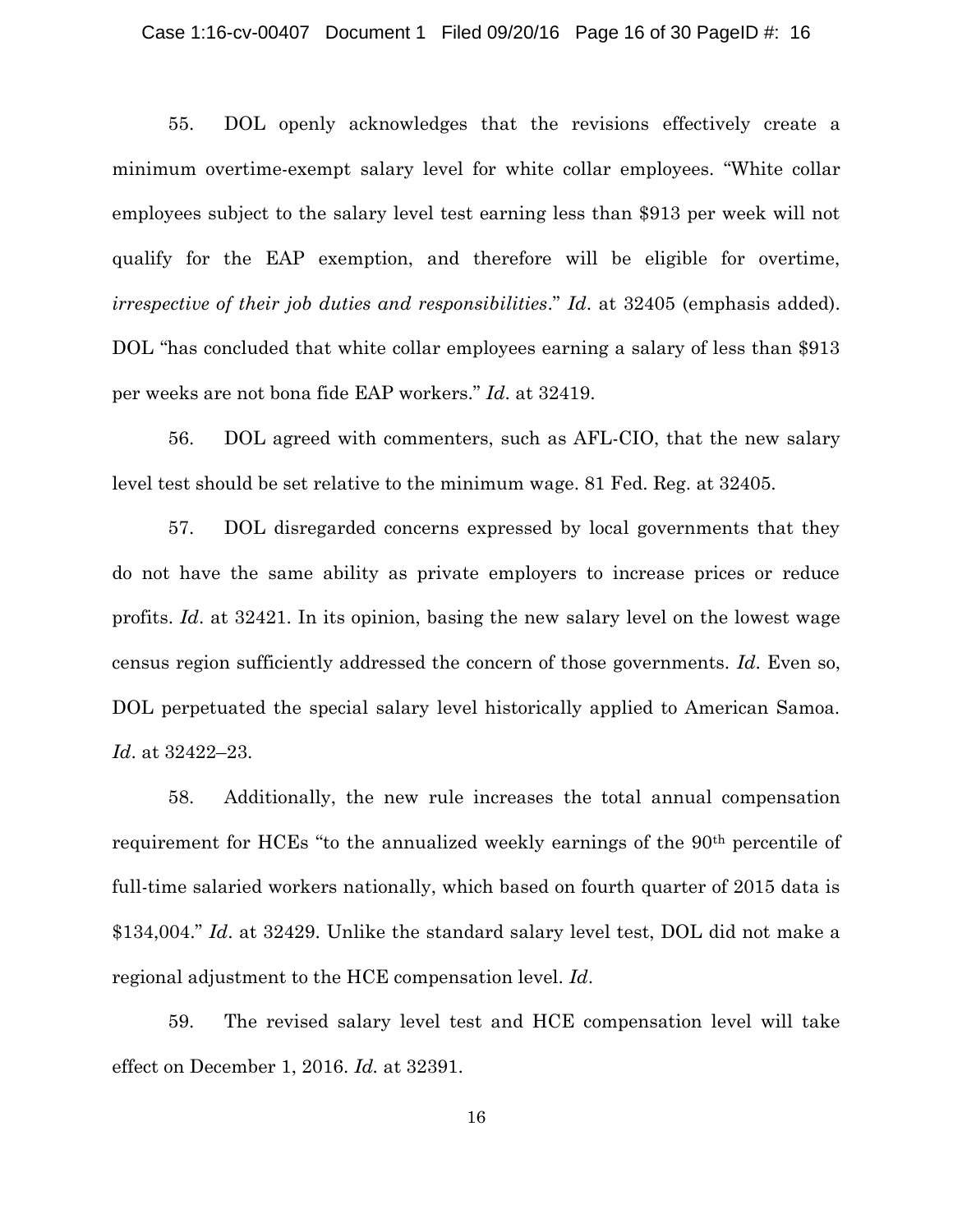60. Lastly, the new rule establishes an indexing mechanism to automatically update the standard salary level test and the HCE compensation requirement every three years on the first of the year. *Id*. at 32430. The indexing provisions are set forth in the new § 541.607. *Id*. The first automatic ratcheting will occur on January 1, 2020. *Id*.

61. DOL admits that the Section  $13(a)(1)$  exemption does not reference automatic updating, a salary level, or the salary level test. *Id*. at 32431. While simultaneously claiming authority to enact these regulations, DOL bluntly states these regulations "were all made without specific Congressional authorization." *Id*.

#### **D. The Impact on State Governments and Businesses**

62. The Plaintiff States estimate that the new overtime rule will increase their employment costs significantly based, in part, upon the number of salaried EAP employees that will no longer be overtime exempt.

63. Because the Plaintiff States cannot reasonably rely upon a corresponding increase in revenue, they will have to reduce or eliminate some essential government services and functions. For example, certain infrastructure and social programs may be reduced or cut. The Plaintiff States' budgets will have less discretionary funds available because, as result of the new federal overtime rule, a greater percentage of their funds will be devoted to employment costs against the States' will. These changes will have a substantial impact on the lives and well-being of the Citizens of the Plaintiff States.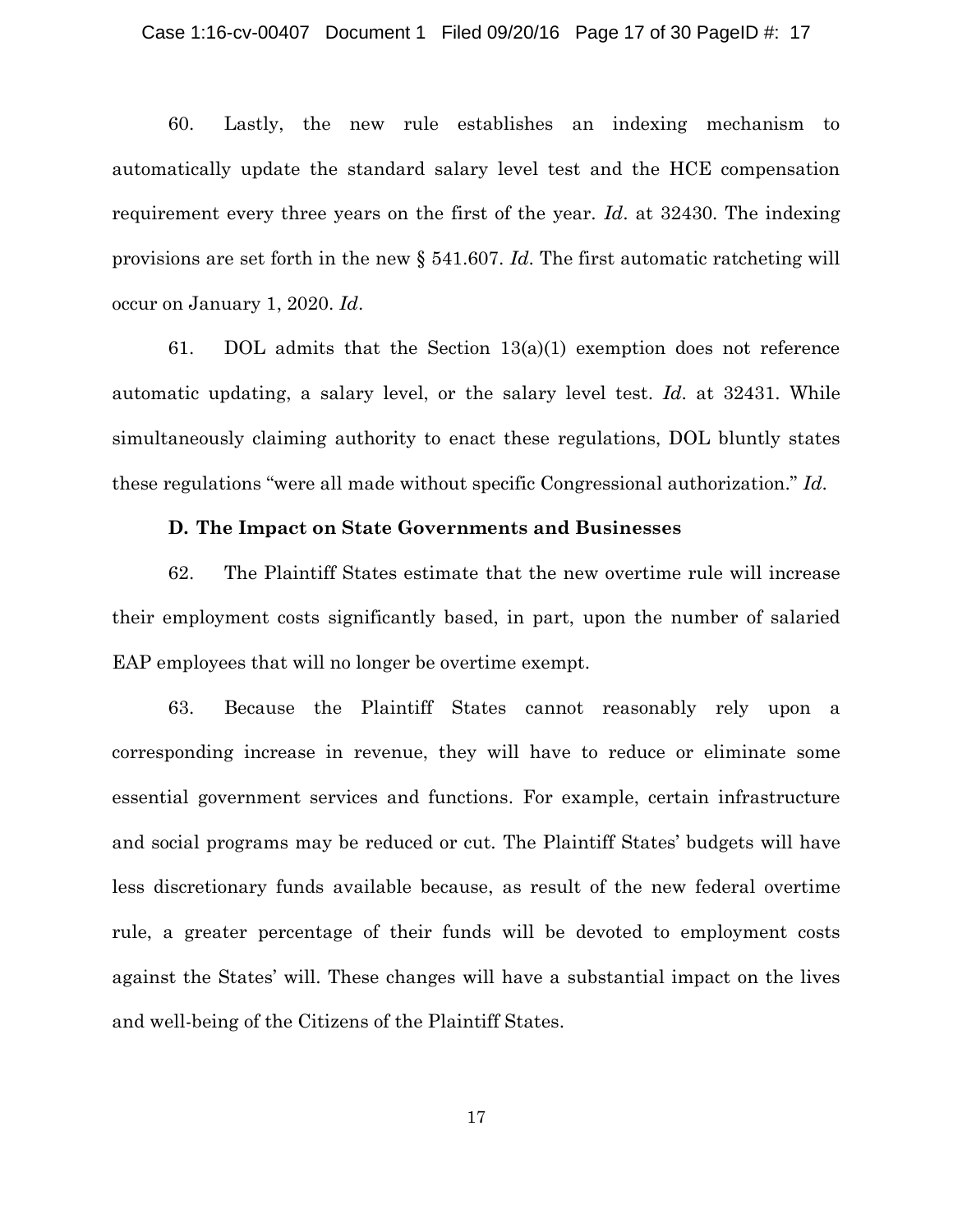#### Case 1:16-cv-00407 Document 1 Filed 09/20/16 Page 18 of 30 PageID #: 18

64. The Plaintiff States will be irreparably harmed by the application of the new overtime rule because the new rule "displaces state policies regarding the manner in which they will structure delivery of those governmental services which their citizens require." *See Nat'l League of Cities*, 426 U.S. at 847.

65. The Plaintiff States will be forced to reclassify some salaried EAP employees as hourly employees and reduce their hours to avoid the payment of overtime. The Plaintiff States may also have to increase the workload of EAP employees that will remain overtime exempt to accommodate the reduced workload of reclassified workers. And the Plaintiff States may have to eliminate some employment positions due to the new budgetary constraints.

66. The State of Iowa is an example of the effect on the Plaintiff States. It estimates that the new rule will add approximately \$19.1 million of additional costs on the State of Iowa government and its public universities in the first year.

67. The State of Arkansas is another illustration. Under the new overtime rule, the State of Arkansas estimates that approximately 3,995 employees reporting through the Arkansas Administrative Statewide Information System (AASIS) will no longer be overtime exempt. The resulting financial burden to the State in additional annual employment costs and overtime/compensatory time accruals would far exceed \$1,000,000 if the State maintained its current level of overtime usage and payouts.

68. The State of Arkansas will likely be required to reclassify many salaried EAP employees as hourly employees and limit those employees' hours to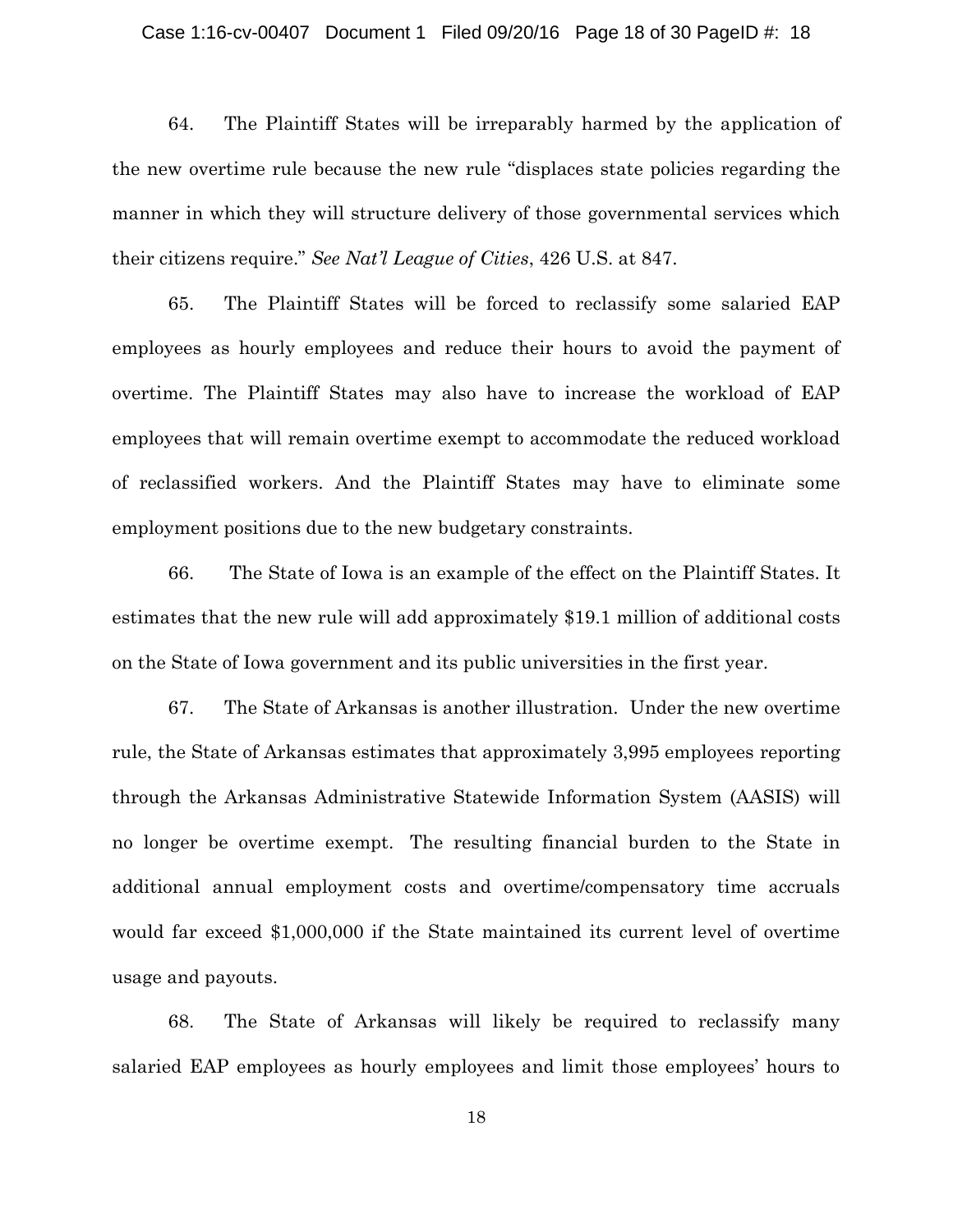#### Case 1:16-cv-00407 Document 1 Filed 09/20/16 Page 19 of 30 PageID #: 19

avoid the payment of overtime. Limiting and shifting workloads to avoid additional overtime liability is likely to result in the reduction of services or delays in the provision of those services.

69. The State of Arkansas agencies that employ large numbers of specialized job classifications, such as nurses or law enforcement officers, are inherently restricted in the ability to shift or limit workloads, and will therefore necessarily suffer increased overtime payouts that could cripple budgets.

70. The adverse impacts of the overtime rule are most noticeable on the state level, as the State of Arkansas employs roughly 14% of the State's workforce. However, the drastic expansion of the salary threshold also directly impacts all other public and private FLSA-covered employers, including small businesses, low-profit margin businesses, and rural communities. The County Quorum Courts of Baxter, Pope, Benton, White, and Marion Counties have passed resolutions citing the undue hardship (financial and otherwise) that the new overtime rule will impose upon employers and employees in the State of Arkansas and requesting that the Arkansas Attorney General take legal action to protect the interests and well-being of all Arkansas citizens.

71. Similarly, the State of Kansas has approximately 550 exempt Executive and Judicial Branch employees—which is approximately 20% of all such employees in Kansas—who would be affected by the new overtime rule. These numbers do not include employees of the Kansas Board of Regents.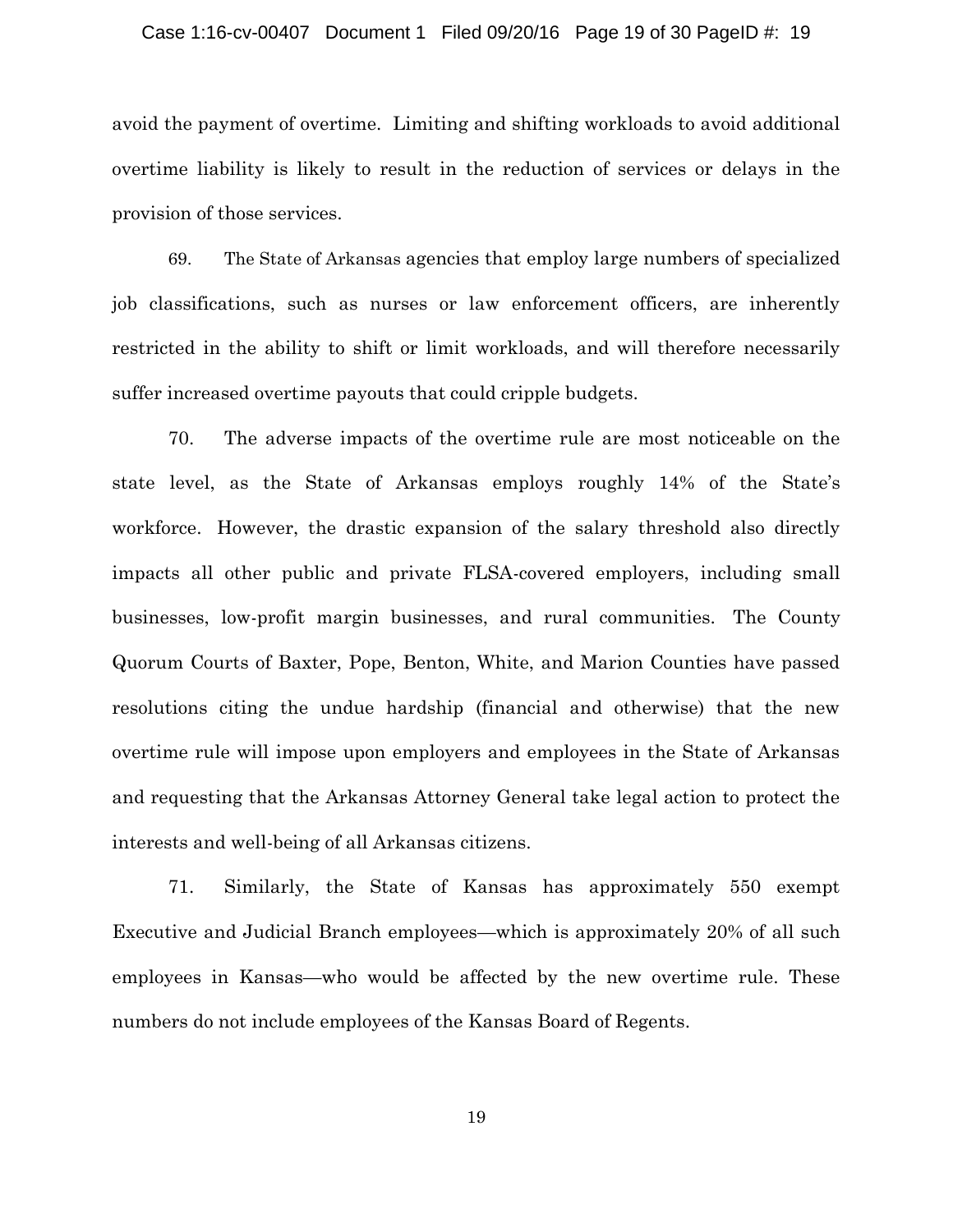72. Private employers in Kansas will also suffer. DOL estimates that approximately 40,000 employees in Kansas will be affected by the new overtime rule.

73. The State of Maine provides another example of the effect on the Plaintiff States. Under the new overtime rule, the State of Maine estimates that approximately 450 employees could be no longer overtime exempt. The State of Maine's biennial budget does not include funding to offset the resulting financial burden to the State in additional annual employment costs and overtime/compensatory time accruals, if the State maintained its current level of overtime usage and payouts.

74. The State of Maine will likely be required to reclassify many salaried EAP employees as hourly employees and limit those employees' hours to avoid the payment of overtime. This will likely result in the loss of flex schedules over Maine's two-week pay period and the elimination of telecommuting for affected employees, as well as other strategies to manage hours to conform with the State's biennial budget. Limiting and shifting workloads and eliminating workplace flexibility to avoid additional overtime liability is likely to result in the reduction of services or delays in the provision of those services.

75. Likewise, the Commonwealth of Kentucky estimates that, by December 1, 2016, it will have approximately 1,600 state employees who will move into the category of employees covered by the new rule, i.e. into non-exempt status.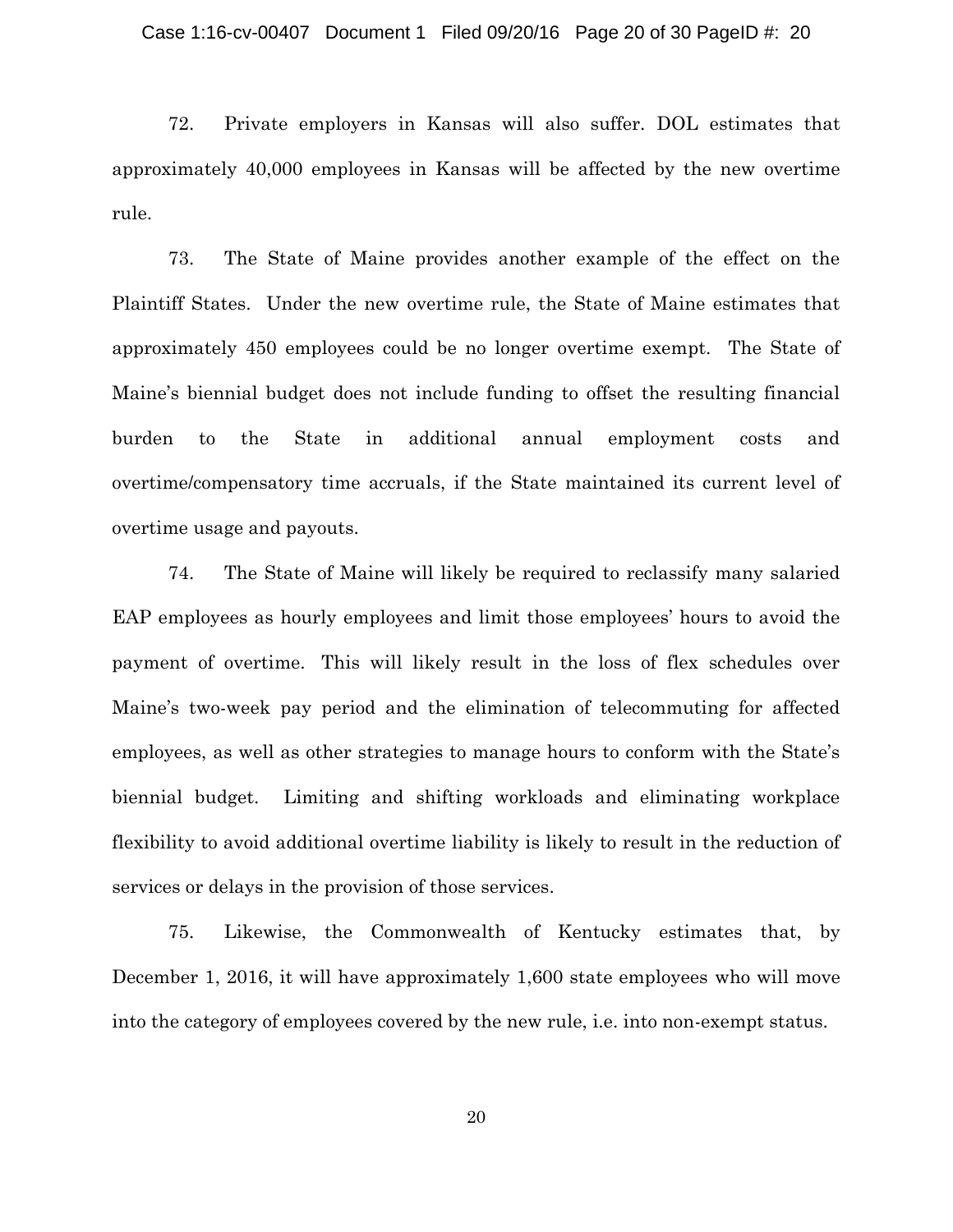76. The State of Arizona also has about 1,437 employees that are currently classified as "exempt" that are earning an annual salary less than the new threshold. If there were no other changes to FLSA designation, and the only thing that changed was an increase to the employees' base salary to ensure they are at least equal to the new threshold, the budgetary impact would be nearly \$10,000,000.

77. Private employers in the Plaintiff States will suffer the same ill-effects. The harm to the Plaintiff States' private employers will impact the Plaintiff States' tax revenue—the same source from which they will now have to pay the Federal Executive's increased overtime pay requirement.

# **IV. CLAIMS FOR RELIEF**

### **COUNT ONE**

# **Declaratory Judgment Under 28 U.S.C. §§ 2201-2202 (DJA) and 5 U.S.C. § 706 (APA) that the new Rules at Issue Are Unlawful by Violating the Tenth Amendment**

78. The allegations in paragraphs 1 through 77 are reincorporated herein.

79. The DJA empowers the Court to "declare the rights and other legal relations of any interested party seeking such declaration, whether or not further relief is or could be sought." 28 U.S.C. § 2201. Similarly, the APA requires this Court to hold unlawful and set aside any agency action that is "contrary to constitutional right, power, privilege, or immunity."  $5 \text{ U.S.C.} \$   $706(2)(B)$ .

80. The Tenth Amendment states that "[t]he powers not delegated to the United States by the Constitution, nor prohibited by it to the states, are reserved to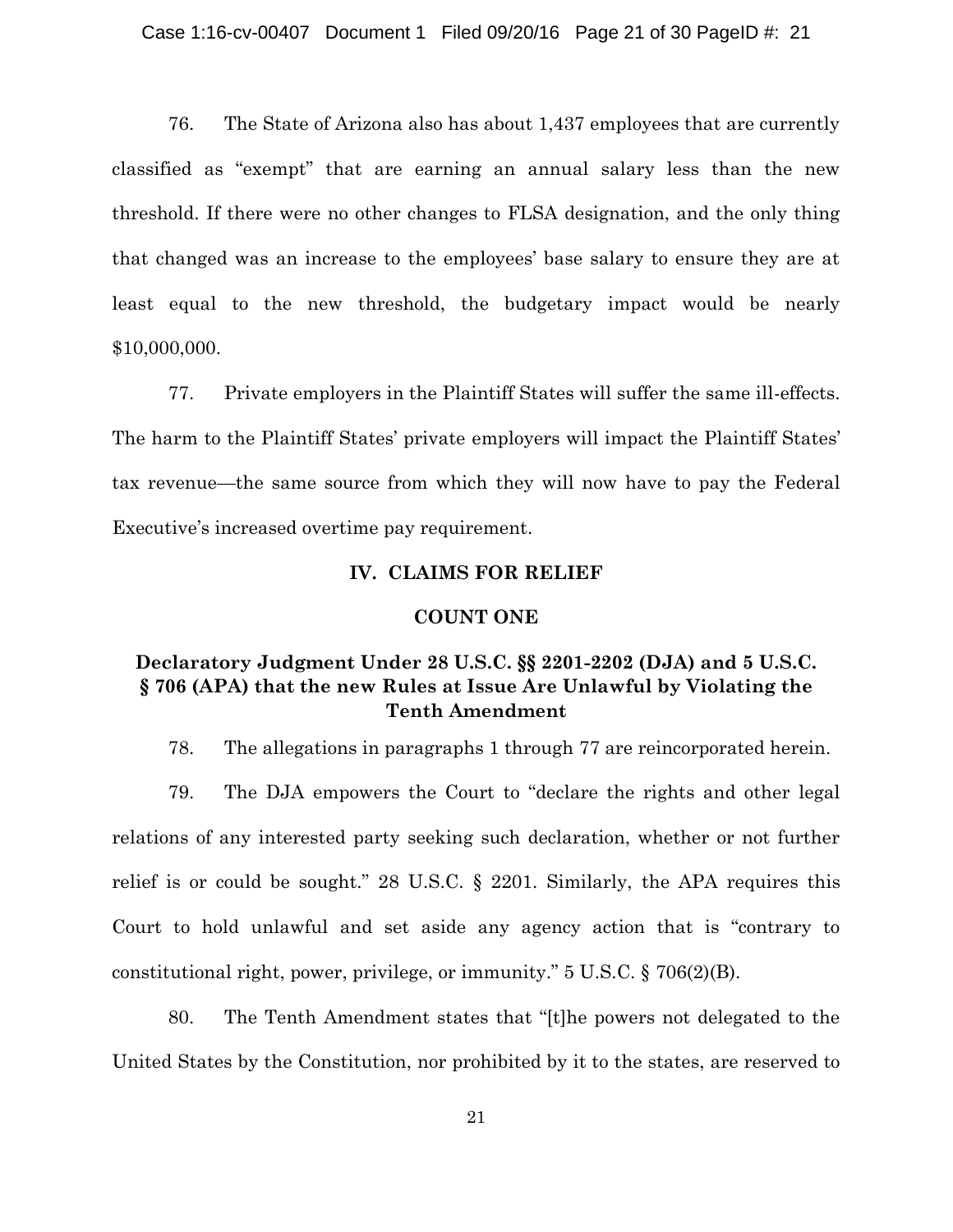the states respectively, or the people." U.S. Const. amend X.

81. The Tenth Amendment is a barrier to Congress's power under the Commerce Clause to apply FLSA to the States and the 29 C.F.R. Part 541 salary basis test and compensation levels.

82. As set forth herein, enforcing FLSA and the new overtime rule against the States infringes upon state sovereignty and federalism by dictating the wages that States must pay to those whom they employ in order to carry out their governmental functions, what hours those persons will work, and what compensation will be provided where these employees may be called upon to work overtime.

83. FLSA and the new overtime rule commandeer, coerce, and subvert the States by mandating how they structure the pay of State employees and, thus, they dictate how States allocate a substantial portion of their budgets. *See Nat'l Fed'n of Indep. Bus. v. Sebelius*, 132 S. Ct. 2566, 2605 (2012) ("The threatened loss of over 10 percent of a State's overall budget, in contrast, is economic dragooning that leaves the States with no real option but to acquiesce in the Medicaid expansion.").

84. Further, as a result of the new overtime rules and the accompanying damage to State budgets, States will be forced to eliminate or alter employment relationships and cut or reduce services and programs. Left unchecked, DOL's salary basis test and compensation levels will wreck State budgets.

85. The new overtime rule regulates the States as States and addresses matters that are indisputable attributes of State sovereignty (employment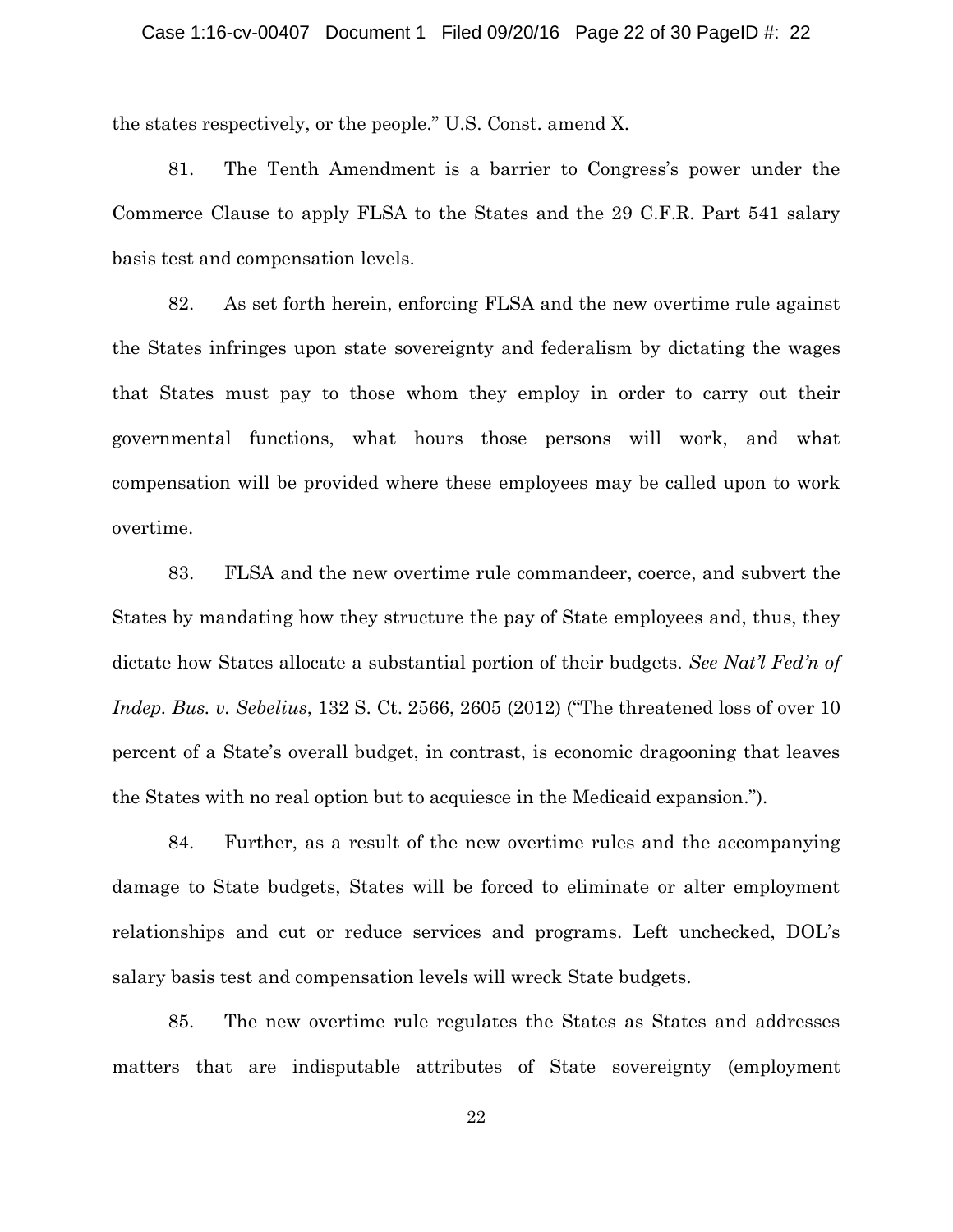relationships, services, functions, and budgets). Compliance with the overtime rule directly impairs the States' ability to structure integral operations in areas of traditional governmental functions and there is no federal interest that justifies State submission. *See Hodel v. Va. Surface Min. & Reclamation Ass'n, Inc*., 452 U.S. 264, 288 & n.29 (1981).

86. To the extent *Garcia* can be read to hold otherwise, it should be overruled.

87. Because the new rules and regulations are not in accordance with the law as articulated above, they are unlawful, should be declared invalid, and should be set aside.

# **COUNT TWO**

# **Declaratory Judgment Under 28 U.S.C. §§ 2201-2202 (DJA) and 5 U.S.C. § 706 (APA) that the new Rules at Issue Are Unlawful by Exceeding Congressional Authorization – Salary Basis Test, HCE Compensation Level, and Indexing**

88. The allegations in paragraphs 1 through 87 are reincorporated herein.

89. The DJA empowers the Court to "declare the rights and other legal relations of any interested party seeking such declaration, whether or not further relief is or could be sought." 28 U.S.C. § 2201. Similarly, the APA requires this Court to hold unlawful and set aside any agency action that is "in excess of statutory jurisdiction, authority, or limitations, or short of statutory right." 5 U.S.C.  $$706(2)(C)$ .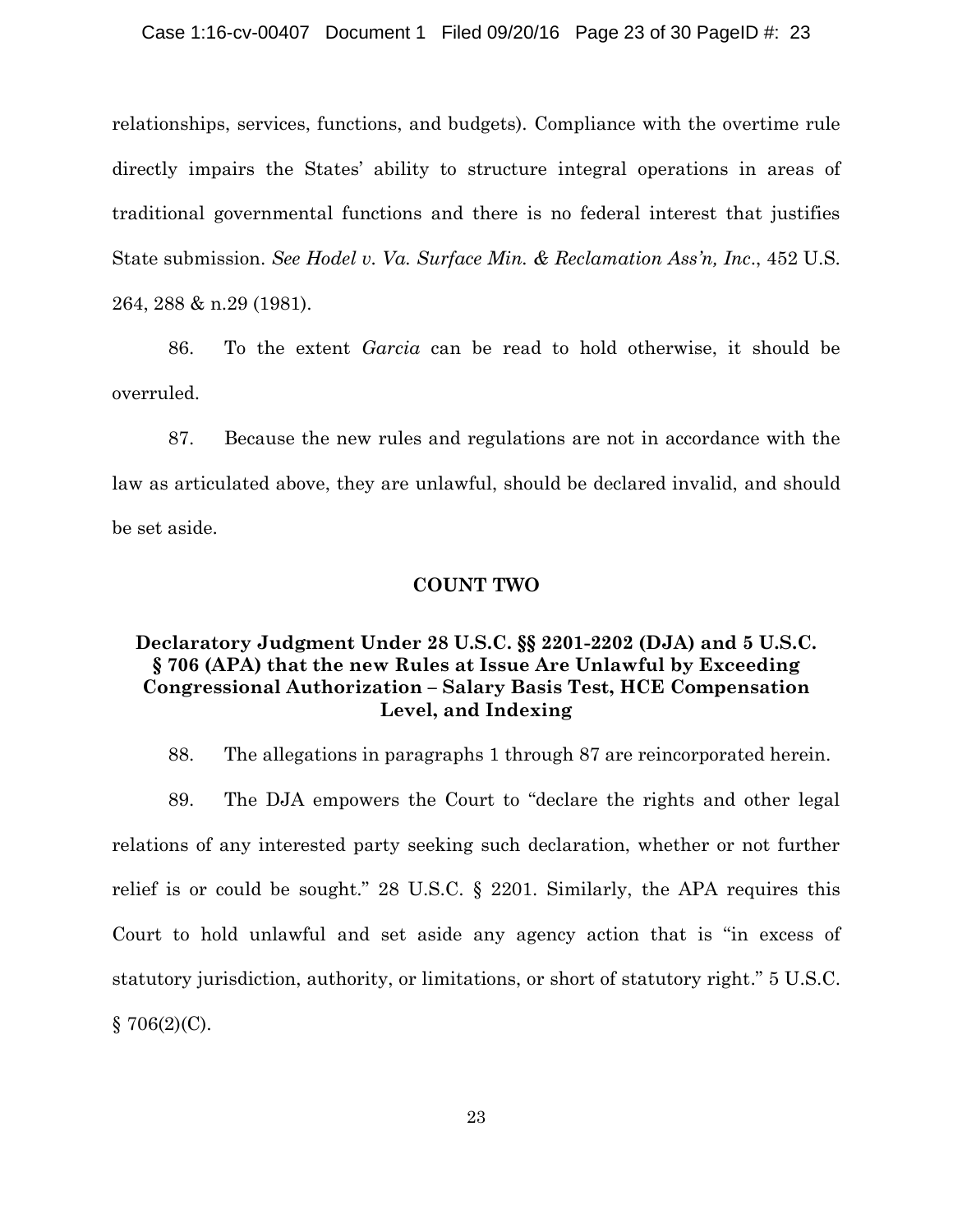90. 29 U.S.C. § 213(a)(1)'s plain terms address "employees employed in a bona fide executive, administrative, or professional *capacity* …." (Emphasis added.) It speaks in terms of "*activities*," not salary. *Id*. Accordingly, the applicability of the exemption must be determined based upon the duties and activities actually performed by the employee, not merely with respect to the salary paid to the employee. Salary may be one factor to be considered, but it cannot be a litmus test.

91. There is no indication that Congress intended an employee's salary level to be a proxy (or substitute) "for distinguishing between overtime-eligible employees and overtime exempt white collar workers." *Cf.* 81 Fed. Reg. 32404. And Congress had no intention of effectively establishing a federal minimum overtimeexempt salary for white collar workers through 29 U.S.C. § 213(a)(1).

92. The new rule also violates Congressional authorization by failing to exempt "bona fide executive, administrative, or professional" employees whose salaries fall below the new threshold.

93. Moreover, there is no specific Congressional authorization in 29 U.S.C. § 213(a)(1), or FLSA generally, for the new indexing mechanism related to the salary basis test and HCE compensation level.

94. DOL has acknowledged that its historical use of a salary level and salary basis test, as well as its future attempted use of indexing, are "without specific Congressional authorization." 81 Fed. Reg. at 32431. Invalid action does not become valid through the passage of time.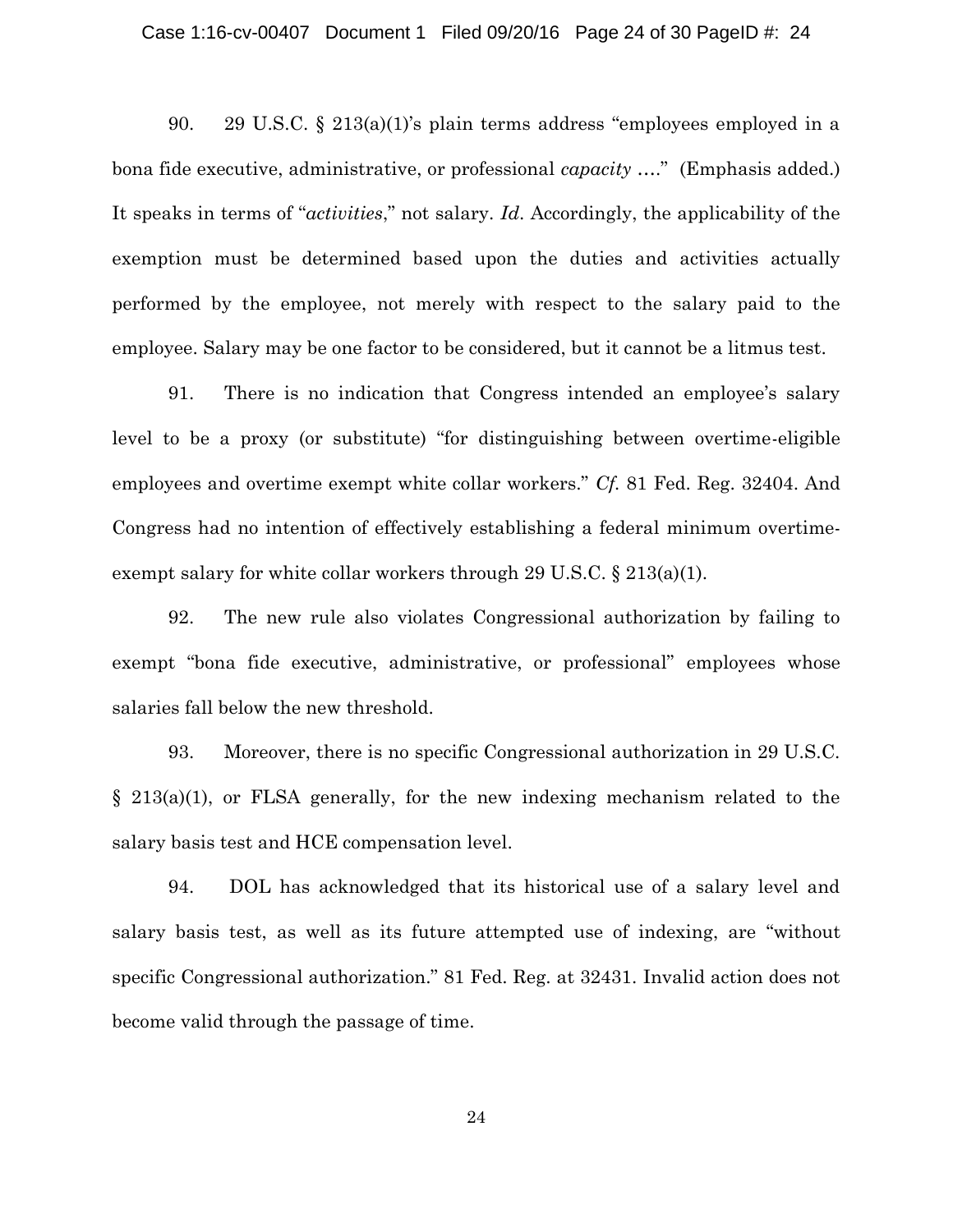95. Therefore, the new rules and regulations described herein go so far beyond any reasonable reading of the relevant statutory text that the new salary level, salary basis test, HCE compensation level, and indexing mechanism are in excess of Congressional authorization and must be declared invalid and set aside.

## **COUNT THREE**

# **Declaratory Judgment Under 28 U.S.C. §§ 2201-2202 (DJA) and 5 U.S.C. § 706 (APA) that the new Rules at Issue Are Being Imposed Without Observance of Procedure Required by Law – Indexing**

96. The allegations in paragraphs 1 through 95 are reincorporated herein.

97. The DJA empowers the Court to "declare the rights and other legal relations of any interested party seeking such declaration, whether or not further relief is or could be sought." 28 U.S.C. § 2201. Similarly, the APA requires this Court to hold unlawful and set aside any agency action that is "without observance of procedure required by law." 5 U.S.C. § 706(2)(D).

98. 29 U.S.C. § 213(a)(1) mandates that the white collar exemption be "defined and delimited from time to time by regulations of the Secretary …."

99. With exceptions that are not applicable here, agency rules must go through notice-and-comment rulemaking. 5 U.S.C. § 553.

100. The Defendants are "agencies" under the APA, 5 U.S.C. § 551(1), and the new rules and described herein are "rules" under the APA. 5 U.S.C. § 551(4).

101. By purporting to implement automatic updates of the salary basis test and HCE compensation level every three years, the indexing mechanism that will be set forth in new 29 C.F.R. § 541.607 violates the statutory command to "define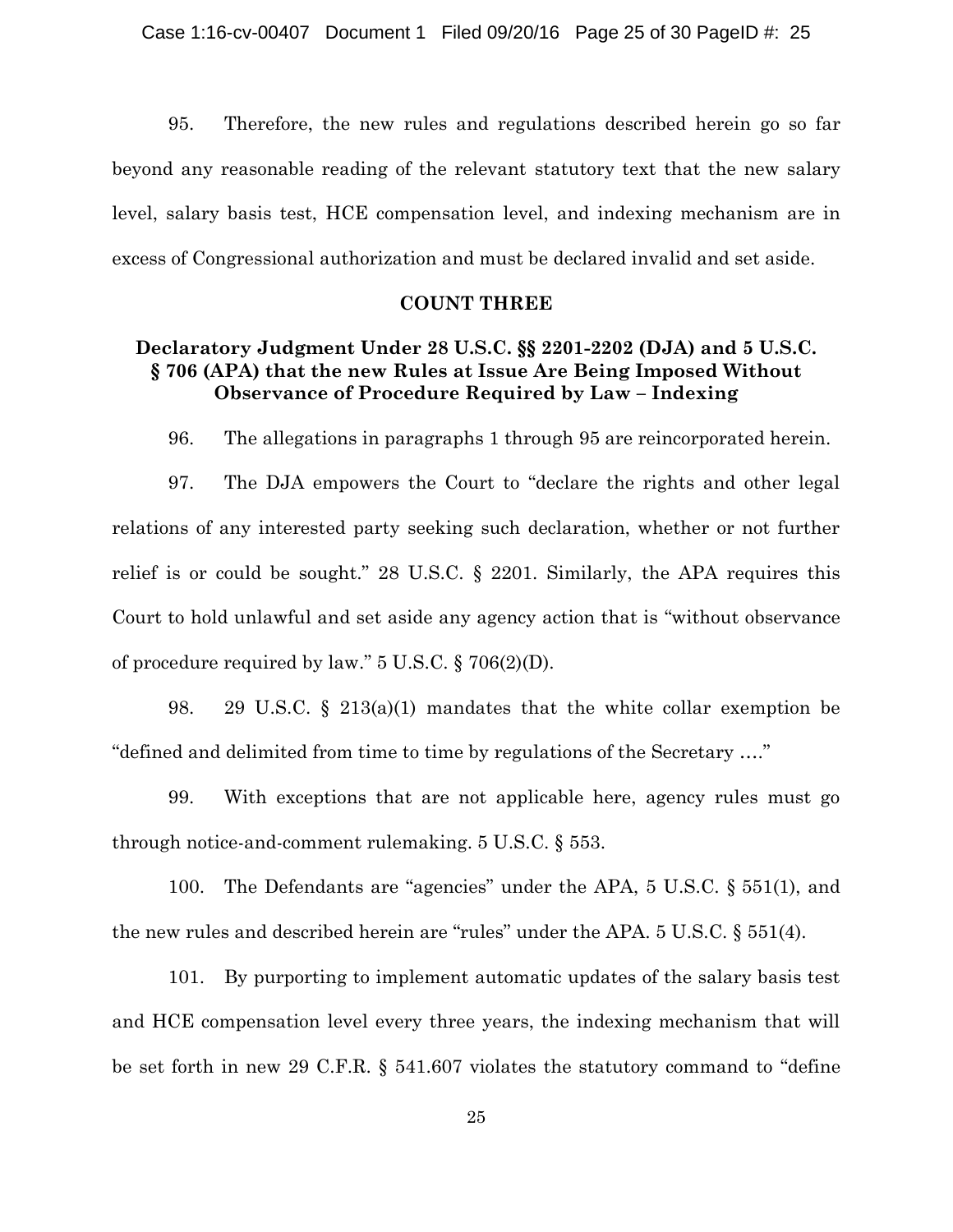and delimit from time to time," as well as the APA's notice-and-comment rulemaking process.

102. DOL concedes that indexing will dispense with "the need for frequent rulemaking" in violation of the statutory language and APA. 81 Fed. Reg. 32400.

103. Therefore, the new rules and regulations described herein do not observe the procedures required by law, are in excess of Congressional authorization, and must be declared invalid and set aside.

## **COUNT FOUR**

# **Declaratory Judgment Under 28 U.S.C. §§ 2201-2202 (DJA) and 5 U.S.C. § 706 (APA) that the new Rules at Issue Are Arbitrary and Capricious**

104. The allegations in paragraphs 1 through 103 are reincorporated herein.

105. The APA requires this Court to hold unlawful and set aside any agency action that is "arbitrary, capricious, an abuse of discretion, or otherwise not in accordance with law." 5 U.S.C. § 706(2)(A).

106. As set forth herein, Defendants' actions are arbitrary and capricious, are not otherwise in accordance with the law, and must be declared invalid and set aside.

# **COUNT FIVE – IN THE ALTERNATIVE**

# **Declaratory Judgment Under 28 U.S.C. §§ 2201-2202 (DJA) and 5 U.S.C. § 706 (APA) that the new Rules at Issue Are Unlawful by Improperly Delegating Congressional Legislative Power**

107. The allegations in paragraphs 1 through 106 are reincorporated herein.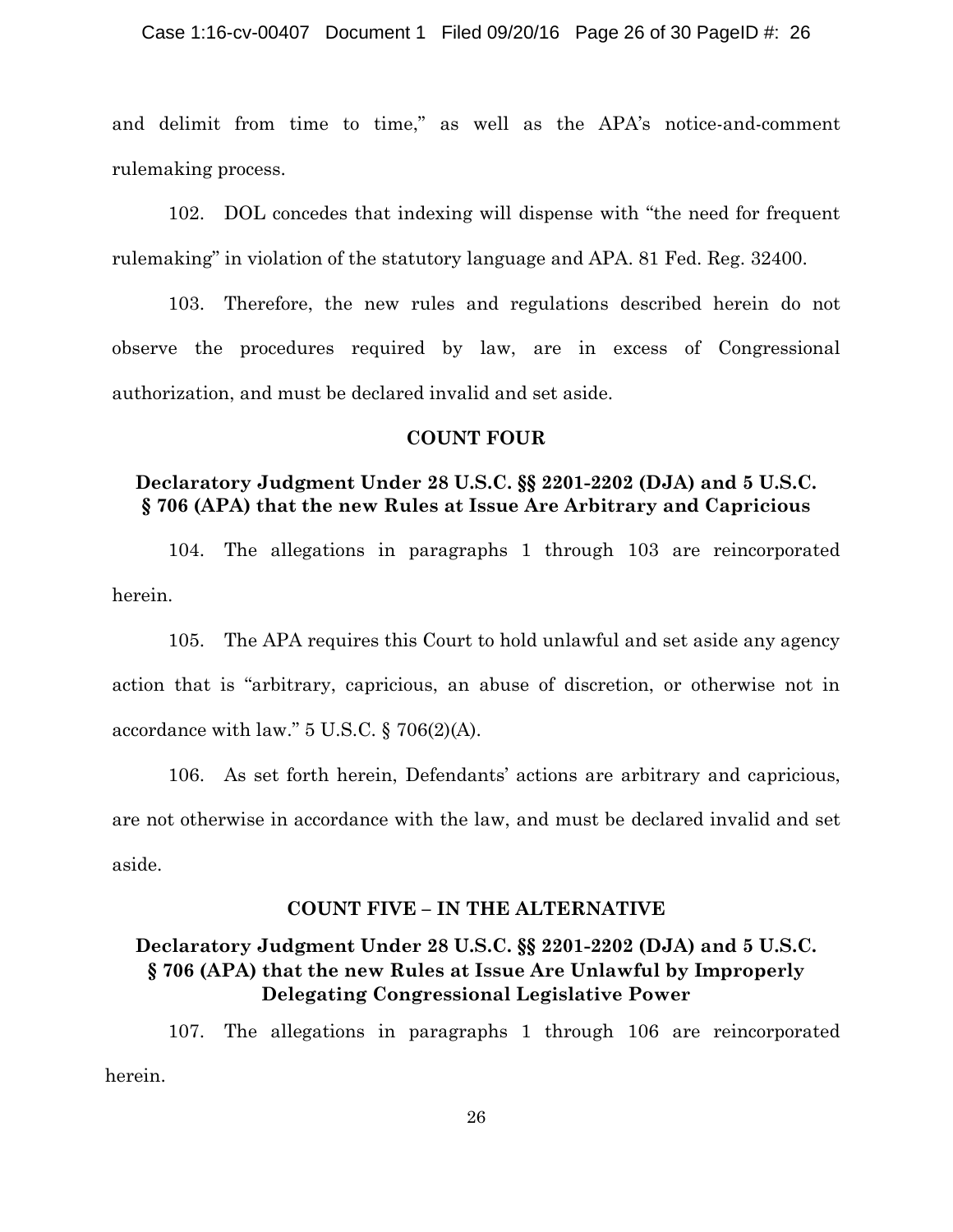#### Case 1:16-cv-00407 Document 1 Filed 09/20/16 Page 27 of 30 PageID #: 27

108. The DJA empowers the Court to "declare the rights and other legal relations of any interested party seeking such declaration, whether or not further relief is or could be sought." 28 U.S.C. § 2201. Similarly, the APA requires this Court to hold unlawful and set aside any agency action that is "contrary to constitutional right, power, privilege, or immunity." 5 U.S.C. § 706(2)(B).

109. Article 1, § 1 of the Constitution vests "[a]ll legislative Powers herein granted … in a Congress of the United States." The text does not permit the delegation of those powers so the Supreme Court has "repeatedly said that when Congress confers decisionmaking authority upon agencies Congress must lay down by legislative act an intelligible principle to which the person or body authorized to [act] is directed to conform." *Whitman v. Am. Trucking Ass'ns*, 531 U.S. 457, 472 (2001) (quotations omitted).

110. 29 U.S.C. § 213(a)(1) fails to lay down any intelligible principle by which DOL was to establish the qualifications of the white collar exemption. On the contrary, Congress impermissibly conferred unlimited legislative authority on DOL.

111. As a result of Congress's failure to provide an intelligible principle to guide DOL's rulemaking under 29 U.S.C. § 213(a)(1), DOL asserts:

While it is true that section  $13(a)(1)$  does not reference automatic updating, it also does not reference a salary level or salary basis test, a duties test, or other longstanding regulatory requirements. Rather than set precise criteria for defining EAP exemptions, Congress delegated that task to the Secretary by giving the Department the broad authority to define and delimit who is bona fide executive, administrative, or professional employee … These changes were all made without specific Congressional authorization.

81 Fed. Reg. 32431.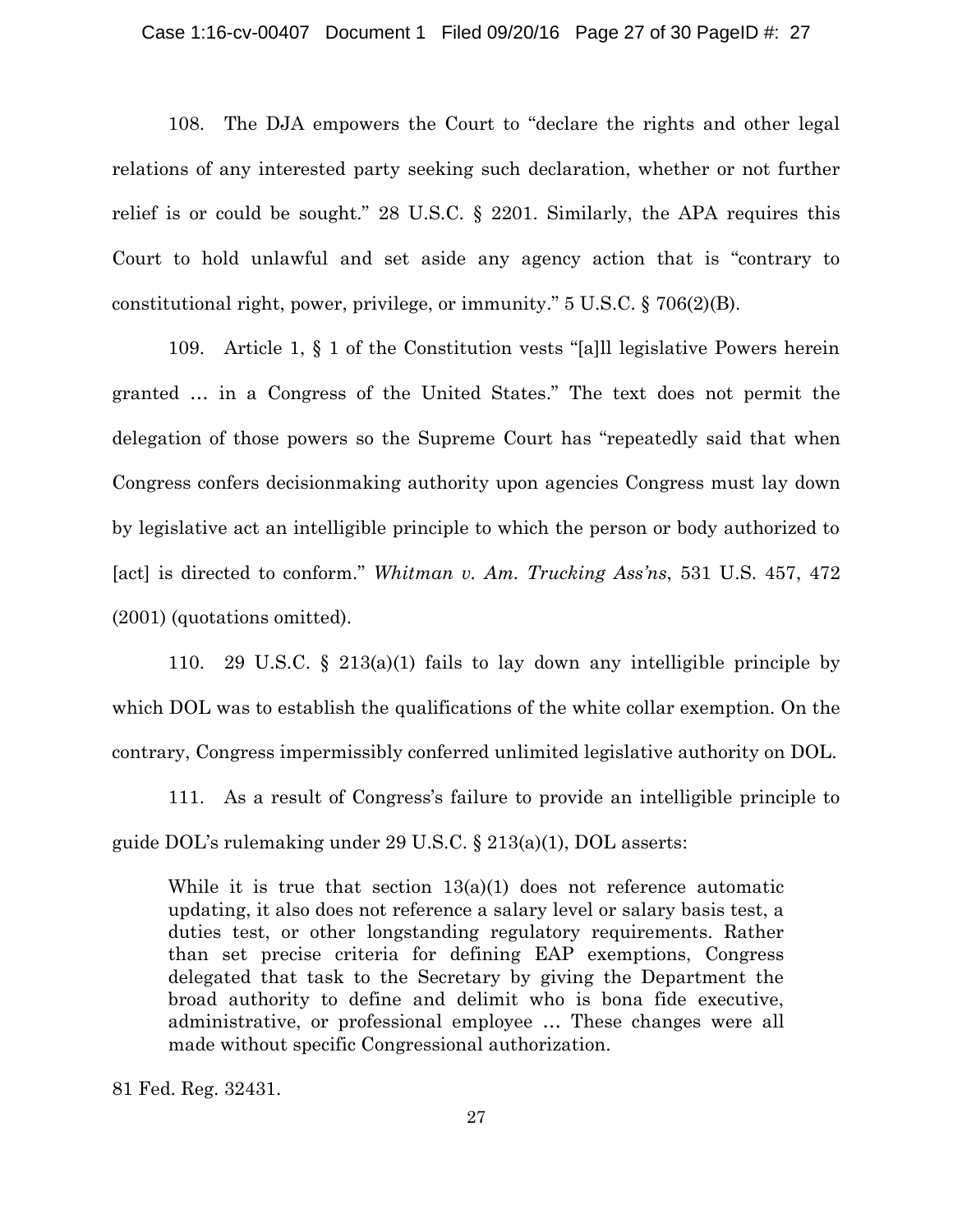112. Therefore, DOL is unconstitutionally exercising Congress's legislative power to establish a Federal minimum salary level for white collar workers through the new overtime rules.

113. Because the new rules and regulations are not in accordance with the law as articulated above, they are unlawful, should be declared invalid, and should be set aside.

## **V. DEMAND FOR JUDGMENT**

Plaintiffs respectfully request the following relief from the Court:

114 A declaratory judgment that the new overtime rules and regulations are substantively unlawful under the Constitution;

115. A declaratory judgment that the new overtime rules and regulations are "in excess of statutory jurisdiction, authority, or limitations, or short of statutory right" under the APA;

116. A declaratory judgment that the new overtime rules and regulations must be set aside actions taken "without observance of procedure required by law" under the APA;

117. A declaratory judgment that the new overtime rules and regulations, are arbitrary and capricious under the APA;

118. A declaratory judgment that the new overtime rules are unlawful as applied to the States;

119. Temporary or preliminary relief enjoining the new overtime rules and regulations from having any legal effect;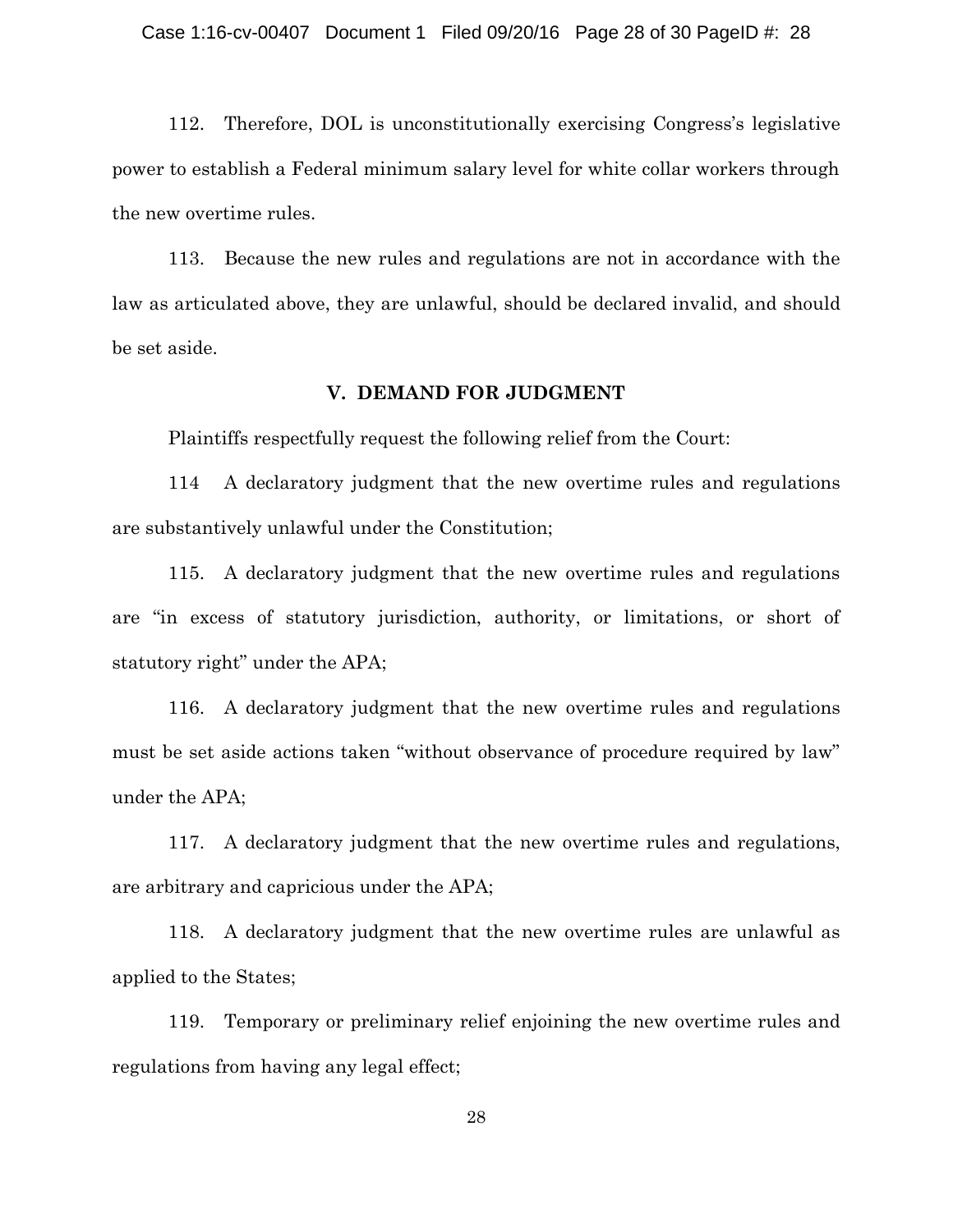120. A final, permanent injunction preventing the Defendants from implementing, applying, or enforcing the new overtime rules and regulations; and

121. All other relief to which the Plaintiffs may show themselves to be entitled, including attorney's fees and costs of court.

Respectfully submitted,

Dated: September 20, 2016.

| By: /s/ Lawrence VanDyke              | By: /s/ Prerak Shah                   |
|---------------------------------------|---------------------------------------|
| <b>ADAM PAUL LAXALT</b>               | <b>KEN PAXTON</b>                     |
| <b>Attorney General of Nevada</b>     | <b>Attorney General of Texas</b>      |
| LAWRENCE VANDYKE (TX Bar. 24063044)   | <b>JEFFREY C. MATEER</b>              |
| Solicitor General                     | <b>First Assistant Attorney</b>       |
| <b>JORDAN T. SMITH</b>                | General                               |
| <b>Assistant Solicitor General</b>    | <b>BRANTLEY STARR</b>                 |
| <b>STEVEN G. SHEVORSKI</b>            | Deputy First Assistant Attorney       |
| <b>Head of Complex Litigation</b>     | General                               |
| <b>OFFICE OF THE ATTORNEY GENERAL</b> | PRERAK SHAH (TX Bar. 24075053)        |
| 100 North Carson Street               | Senior Counsel to the Attorney        |
| Carson City, NV 89701                 | General                               |
| $(775) 684-1100$                      | <b>OFFICE OF THE ATTORNEY GENERAL</b> |
| LVanDyke@ag.nv.gov                    | P.O Box 12548, Mail Code 001          |
|                                       | Austin, TX 78711-2548                 |
|                                       | (512) 936-1700                        |

*Counsel for Plaintiffs Counsel for Plaintiffs*

Prerak.Shah@texasattorneygeneral.gov

[Additional counsel and Governors listed on next page]